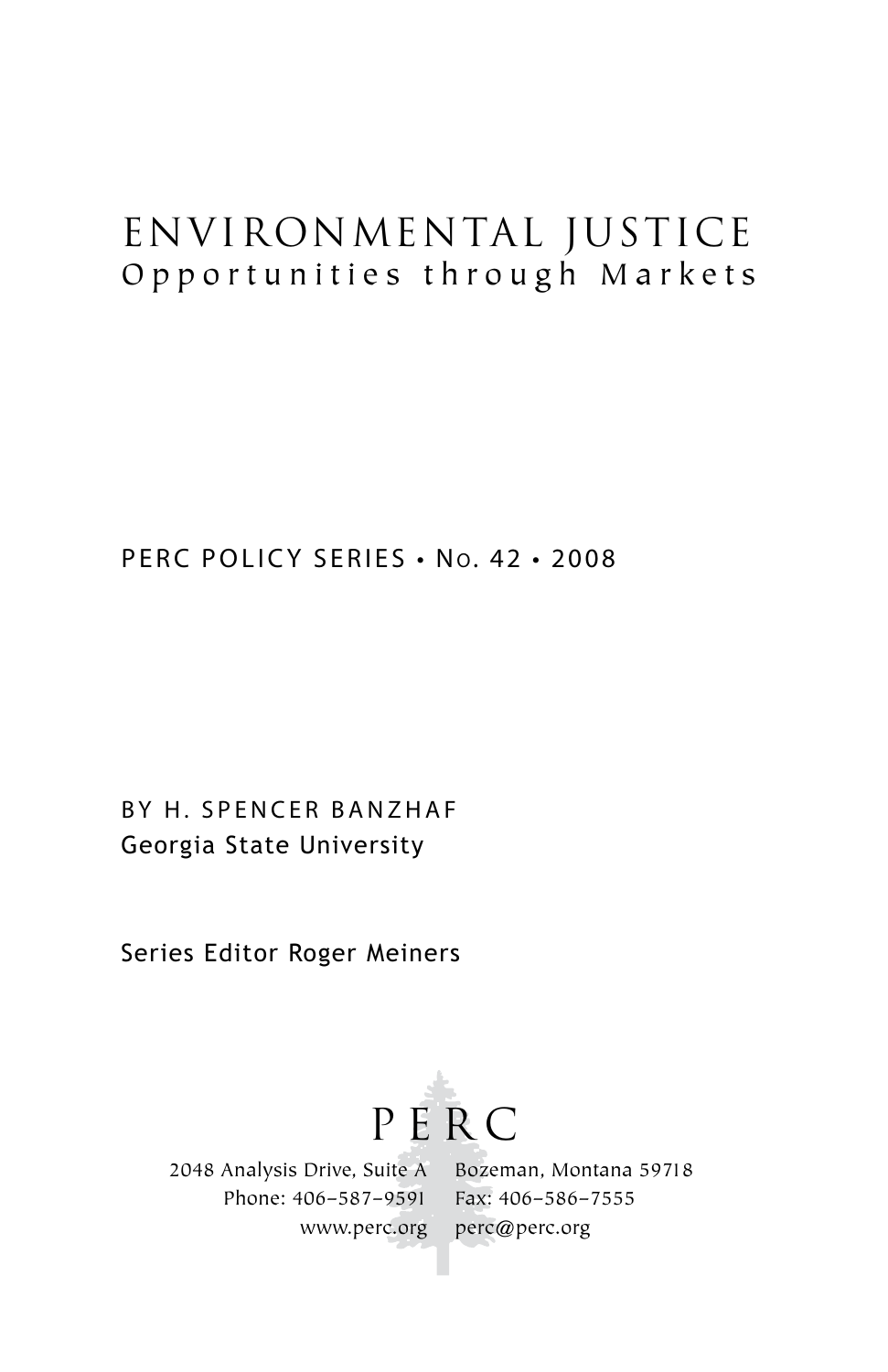## Recent Essays PERC Policy Series

- **PS-41 Do Profits Promote Pollution? The Myth of the Environmental Race to the Bottom** Robert K. Fleck and Andrew Hanssen
- **PS-40 Trading Forest Carbon: A Panacea or Pipe Dream to Address Climate Change?** Brandon Scarborough
- **PS-39 Property and the Public Trust Doctrine** Randy T. Simmons
- **PS-38 Malthus Reconsidered: Population, Natural Resources and Markets** Ross B. Emmett
- **PS-37 Unnatural Bounty: Distorting Incentives of Environmental Groups** Bruce L. Benson
- **PS-36 Cows, Canoes, and Condos: Blending the Old West with the New** Terry L. Anderson and Laura E. Huggins
- **PS-35 Montana: On the Verge of Collapse?** Kendra Okonski
- **PS-34 Conservation Easements: A Closer Look at Federal Tax Policy** Dominic P. Parker
- **PS-33 Rescuing Water Markets: Lessons from Owens Valley** Gary D. Libecap
- **PS-32 Conserving Biodiversity through Markets: A Better Approach** R. David Simpson

ISSN 1094–655 Copyright © 2008 by PERC. All papers are available at www.perc.org. Distribution beyond personal use requires permission from PERC.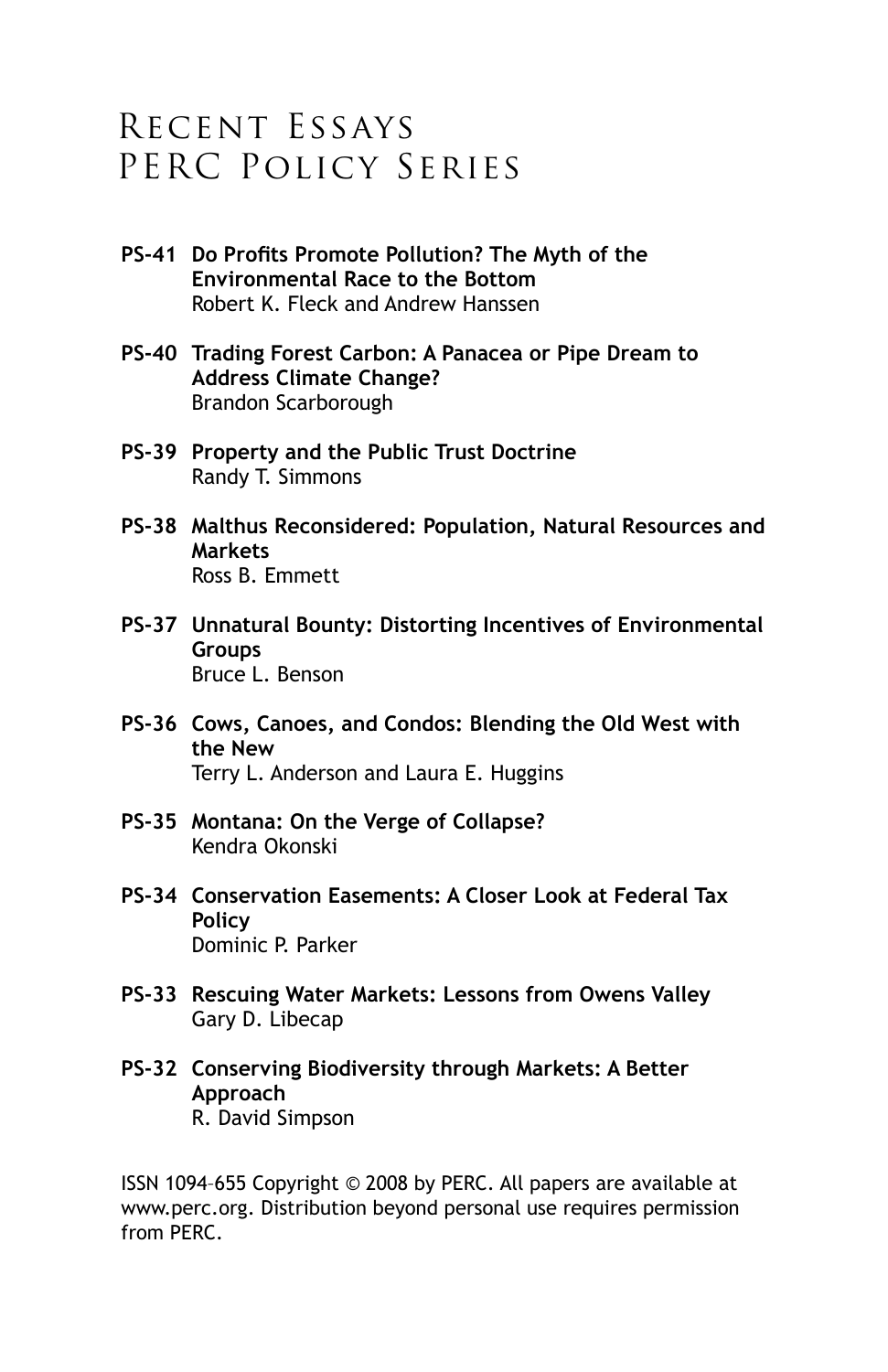# TABLE OF CONTENTS

- 01 Introduction
- 06 The Tiebout Model
- 13 Environmental Gentrification
- 16 Role of Housing Discrimination
- 18 A Coasian Perspective
- 20 Conclusions
- 21 NOTES
- 23 References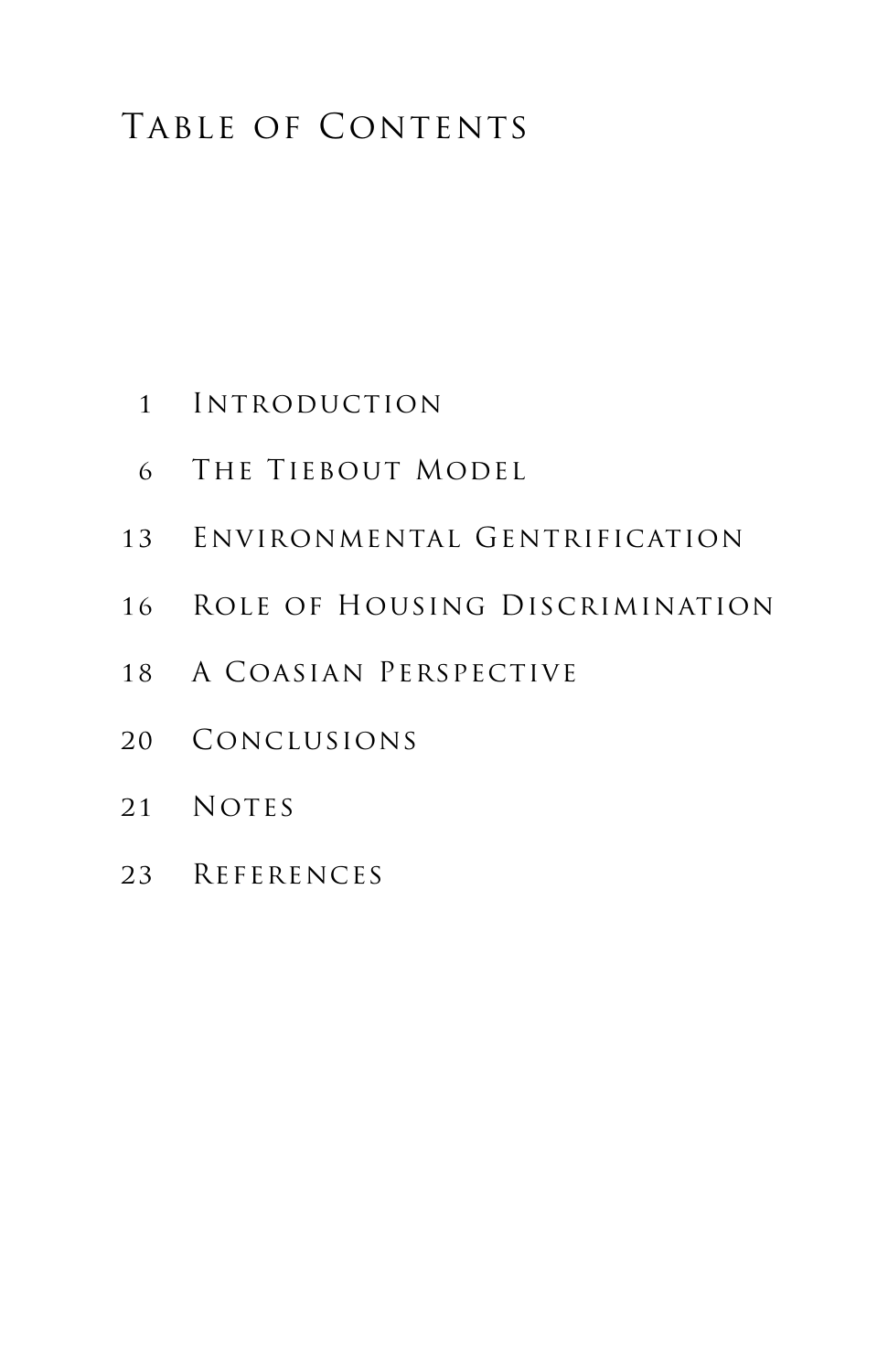## To the Reader

"Environmental justice" is a term that relates to claims that poor and minority households suffer harms from hazards imposed on them by large firms. It is alleged that powerful companies can steamroll the political system and are allowed to impose toxic wastes on people with little political power. Community organizers have used this claim to demand remediation of past environmental practices, such as Superfund sites, as well as demand participation in administrative processes that determine licensing of polluting facilities.

H. Spencer Banzhaf, who recently published a paper on the topic in the *American Economic Review*—the most prestigious academic journal in economics—furthered his work in this area while at PERC as a Julian Simon Fellow in 2007. This paper summarizes the state of the academic literature on the implications of environmental justice. A member of the economics faculty at Georgia State University, Banzhaf carefully examines some of the consequences of the policies related to environmental justice. His empirical work indicates that, as with many policies that have good intentions, the poor may not be the beneficiaries of environmental justice policies asserted to be designed to improve their neighborhoods.

This essay is part of the *PERC Policy Series* of papers on timely environmental topics. This issue was edited by Roger Meiners with Mandy-Scott Bachelier supervising production and design.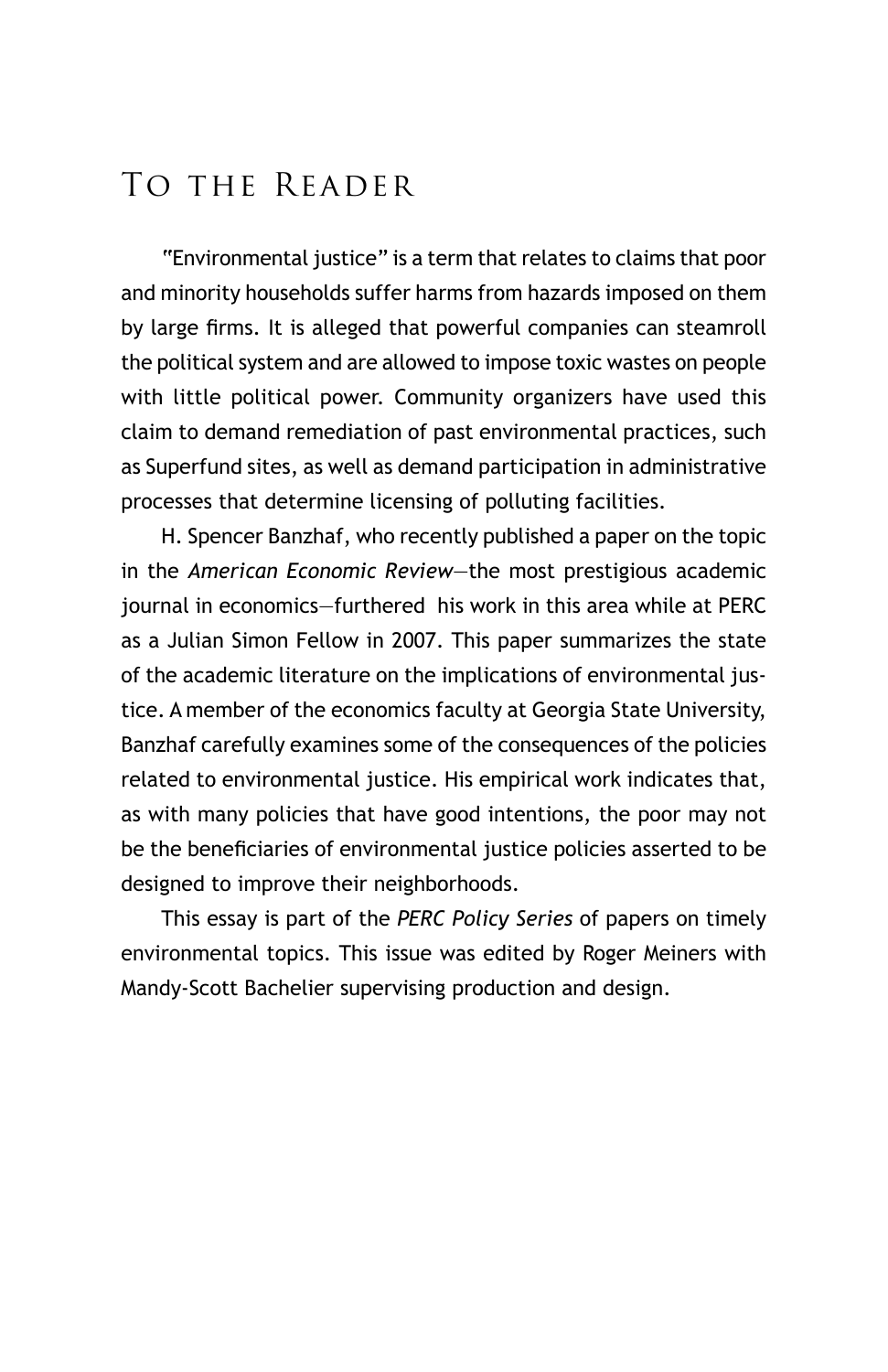# Environmental Justice Opportunities through Markets

### Introduction

The publication of landmark studies in the 1980s and subsequent research showed that poor and minority households live in more polluted neighborhoods than other households—helping trigger an environmental justice movement. The statistical methods used in the research showed a robust correlation to the type of pollution considered, including hazardous waste facilities, landfills, large air polluters, and the concentration of air pollutants.<sup>1</sup>

This finding that the poor and people of color bear a disproportionate environmental burden has led to the introduction of several environmental justice acts in Congress (though none have passed) and to President Clinton's Executive Order 12898. Still in force, the order requires nondiscrimination in federal environmental programs and focuses resources on low-income and minority communities, such as the EPA's brownfield program, designed to encourage the redevelopment of urban Superfund sites.

At the grassroots level, local residents, assisted by movement leaders, have sought more involvement in issuing permits for polluting facilities and in making other decisions that have environmental consequences.2 They also have sued governments for discriminatory environmental enforcement and polluters for environmental nui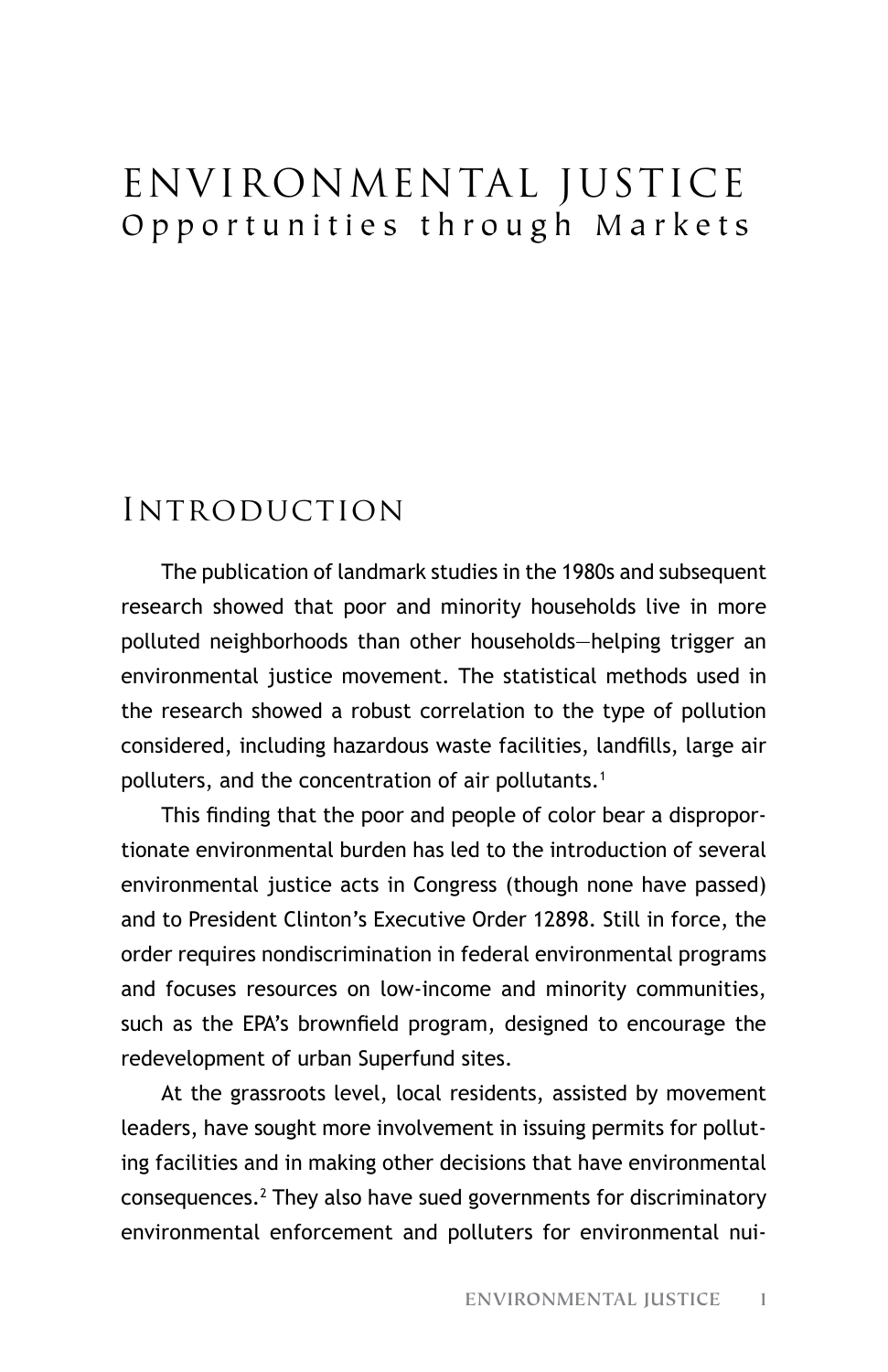sances. In one prominent case, activists forced California's South Coast Air Quality Management District to settle the suit based on the geographic pattern of pollution resulting from its program, arguing that it concentrated pollution in poor neighborhoods.<sup>3</sup>

Evaluating claims of discrimination and injustice requires an understanding of the social causes behind the statistical correlation between pollution and demographics. Economic models of local public goods and real estate markets have provided important insights into this issue. In general, these models tend to "push back" the locus of injustice from company decisions, such as where to place facilities and how to operate them, to more fundamental issues of the distribution of income and wealth and the ways in which markets allocate goods—including environmental amenities—to households. These points have been discussed by such authors as Vicki Been (1993), Lynn Blais (1996), Sheila Foster (1998), and Laura Pulido (2000).

Nevertheless, the full implication of these models for the distributional impacts of potential policy *remedies* for environmental injustice are not well understood. Who captures the gains and who bears the losses depends on the processes generating the observed patterns in the distribution of pollution. If the goal of the environmental justice movement is to improve the well-being of disadvantaged groups, understanding the distributional effects of environmental policies is crucial.

This *Policy Series* begins with a review of the interpretations of the environmental justice literature. It then discusses the primary economic model used to analyze the issues. Within this framework, the process of gentrification is discussed, as are the implications of discrimination in housing. Finally, an alternative economic model, the Coase theorem, is considered.

#### **Five Interpretations**

There are at least five potentially non-exclusive interpretations of the correlation between pollution and local demographics.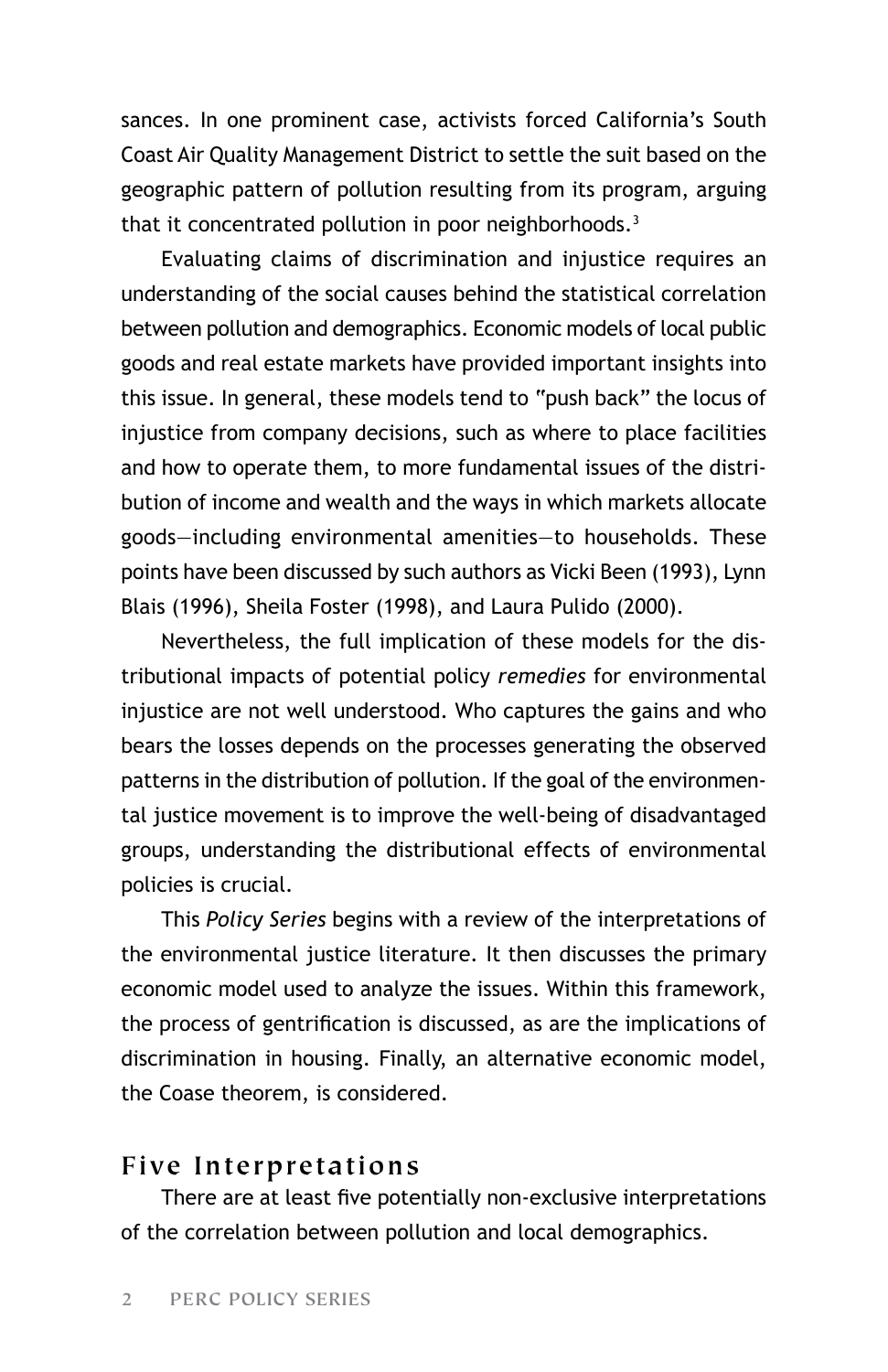- 1. The simplest interpretation is that firms react to demographics in determining the pollution patterns we observe. That is, firms may discriminate out of racist motives or, in the absence of any racist motives, may seek out areas with weaker political power. For example, Hamilton (1993, 1995) found that firms planned to expand their processing of hazardous wastes in areas with lower voter turnout (see also Brooks and Sethi 1997; Arora and Cason 1999).
- 2. A similar interpretation is that firms, while not reacting so much to local demographics per se, are attracted to other factors that happen to be spatially correlated with the demographic composition of neighborhoods. Factors might include low land prices, access to transportation corridors, and proximity to suppliers because of benefits derived from clustering activities related to firm operations.
- 3. A third interpretation focuses attention not so much on firms as on governments, and their failure to enforce environmental standards and regulations equitably. Governments might enforce standards more rigorously in areas with higher levels of political support for the current administration. Or, government enforcement agencies might lack the incentives to enforce standards unless forced to do so by stakeholders. Since the squeaky wheel gets the grease, agencies would be more likely to respond to better organized, better connected, and more politically powerful citizens. If so, this might also be a further reason firms would be attracted to areas with less political power.
- 4. A fourth interpretation, known as "coming to the nuisance," essentially reverses the causality. Firms site their facilities and make other production decisions for many reasons, and demographics may be a negligible factor. But pollution in any given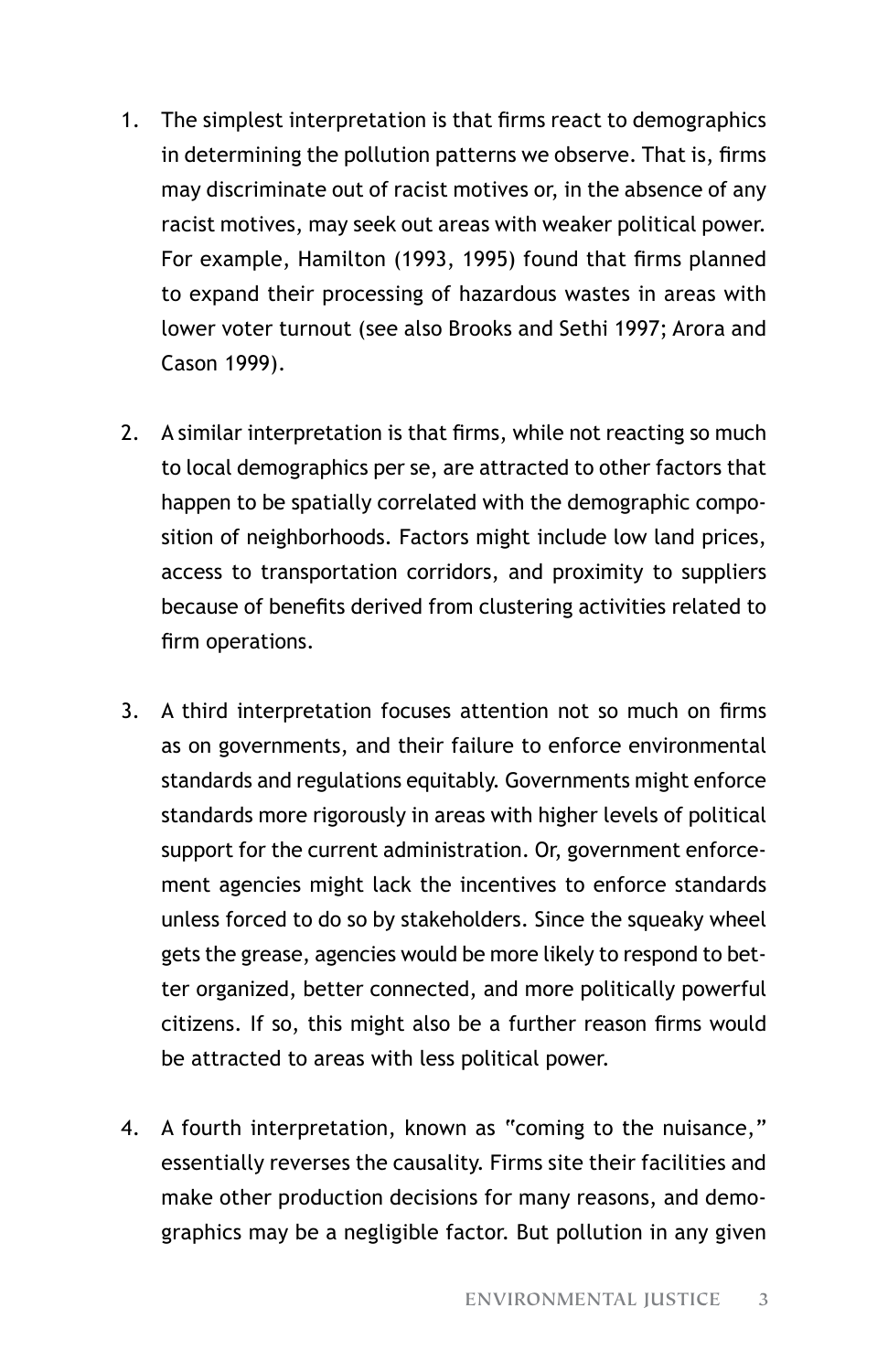location makes the place less attractive to residents. Wealthier households especially will move out or avoid the area. Land and housing prices will fall. Poorer households may move in, attracted by the low housing costs despite the pollution. This process was first articulated by Been in a series of papers (1993, 1994, 1997).4 Banzhaf and Walsh (2008) and Banzhaf, Sidon, and Walsh (2007) confirm this intuition in a formal economic model in which households choose neighborhoods based on local amenities and costs.

5. The final interpretation is that the geographic pattern of local environmental nuisances arises from negotiations between firms and local residents, in which firms compensate communities for hosting unwanted facilities (Hamilton 1993, 1995). As Ronald Coase (1960) argued, such negotiations would arise when the right to pollute (or to be free of pollution) is clearly defined and when the costs of negotiation and transacting compensatory payments are low. In this Coasian world, other things equal, firms would locate in neighborhoods willing to accept lower payments as compensation.

#### **Why "Why" Matters**

Understanding which of these explanations are most significant is important. It impacts the interpretation of injustice in the distribution of pollution. If the correlation between pollution and minority and poor populations results from intentional discrimination by government agencies, it would violate the equal protection clause of the Constitution and possibly Title VI of the Civil Rights Act, which prevents discrimination by agencies receiving federal funds.<sup>5</sup>

Even if there was no discriminatory intent, there would still be a question of distributive justice. If the correlation is a consequence of coming to the nuisance and similar socio-economic processes mediated through real estate markets and housing decisions, then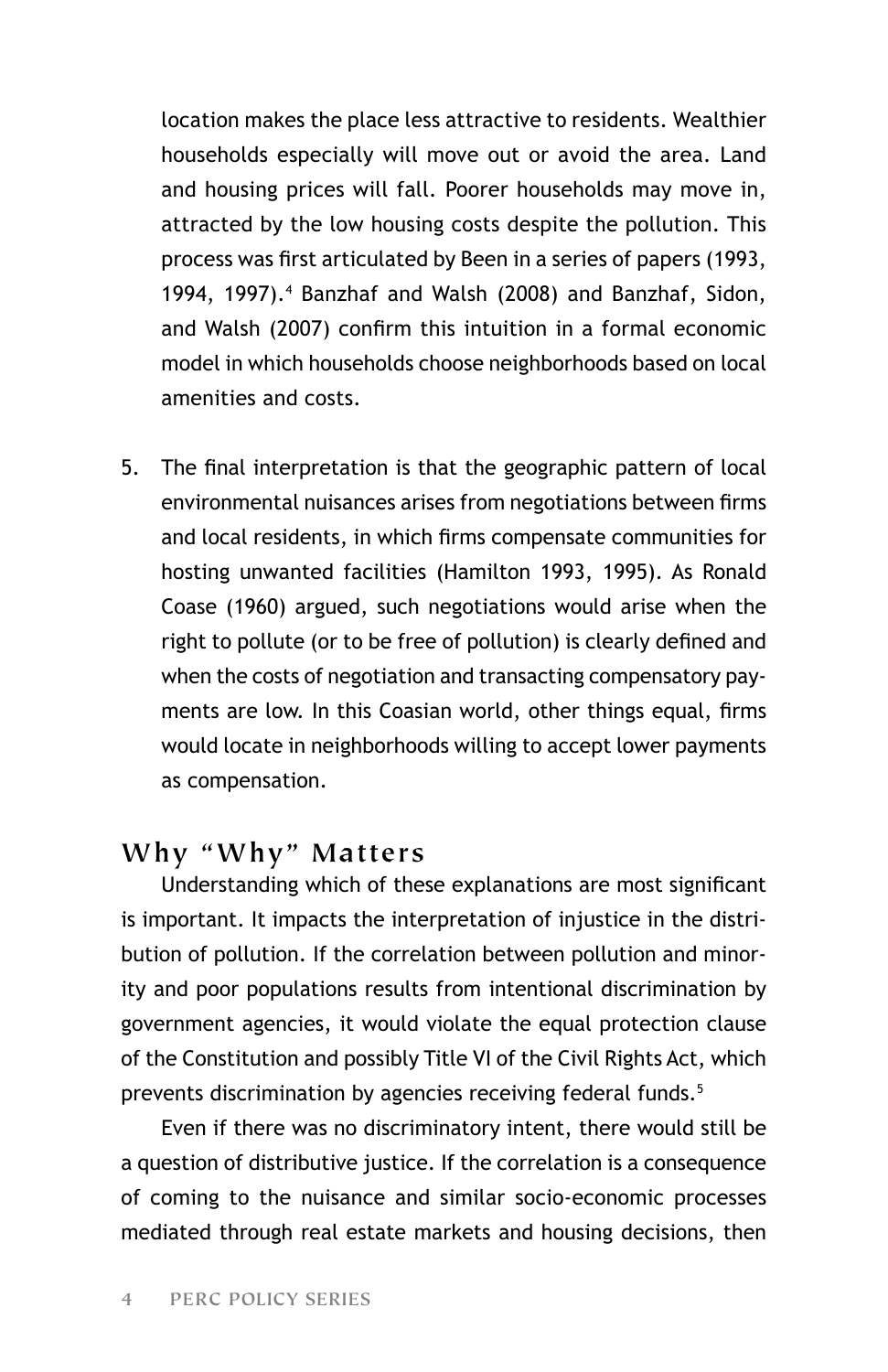the correlation between pollution and demographics appears not so much a cause of unequal distribution as a result. Hence, the question of distributive injustice arises from the underlying distribution of income, not the distribution of environmental quality. The environmental justice literature generally acknowledges the role played by market dynamics but argues that such processes do not undermine the normative significance of the injustice of disproportionate environmental burdens. Be that as it may, it does not follow that understanding social processes is irrelevant.

This *Policy Series* focuses on another reason why the results of the market process are important: They have implications for the effects of different potential remedies or policies. Markets are not only efficient, but they provide an opportunity for individuals and groups to enhance their welfare, *given their limited resources*. Consequently, undermining market outcomes may sabotage the efforts of members of the most disadvantaged groups to improve their lives. Focusing on the root problem—poverty—is likely to be a more effective way for improving the lives of the poor than improving environmental quality in poor neighborhoods.

#### **Be Careful What You Ask For**

As Been (1993) points out, as long as some areas are more polluted than others, migration might re-establish the correlation between economic status and environmental quality. Moreover, Sieg et al. (2004) find that targeting polluted, poor neighborhoods for cleanup with the intention of helping the local residents can have perverse results. Residents who moved into dirtier communities tend to place a higher priority on low-cost housing than on the environment. Cleaning up the environment may increase those costs by more than their willingness to pay, as wealthier households bid up property values. As poor residents are more likely to rent their housing, they stand to lose from these increased housing costs. Sieg et al. (2004) call this effect "environmental gentrification." Such perverse distribu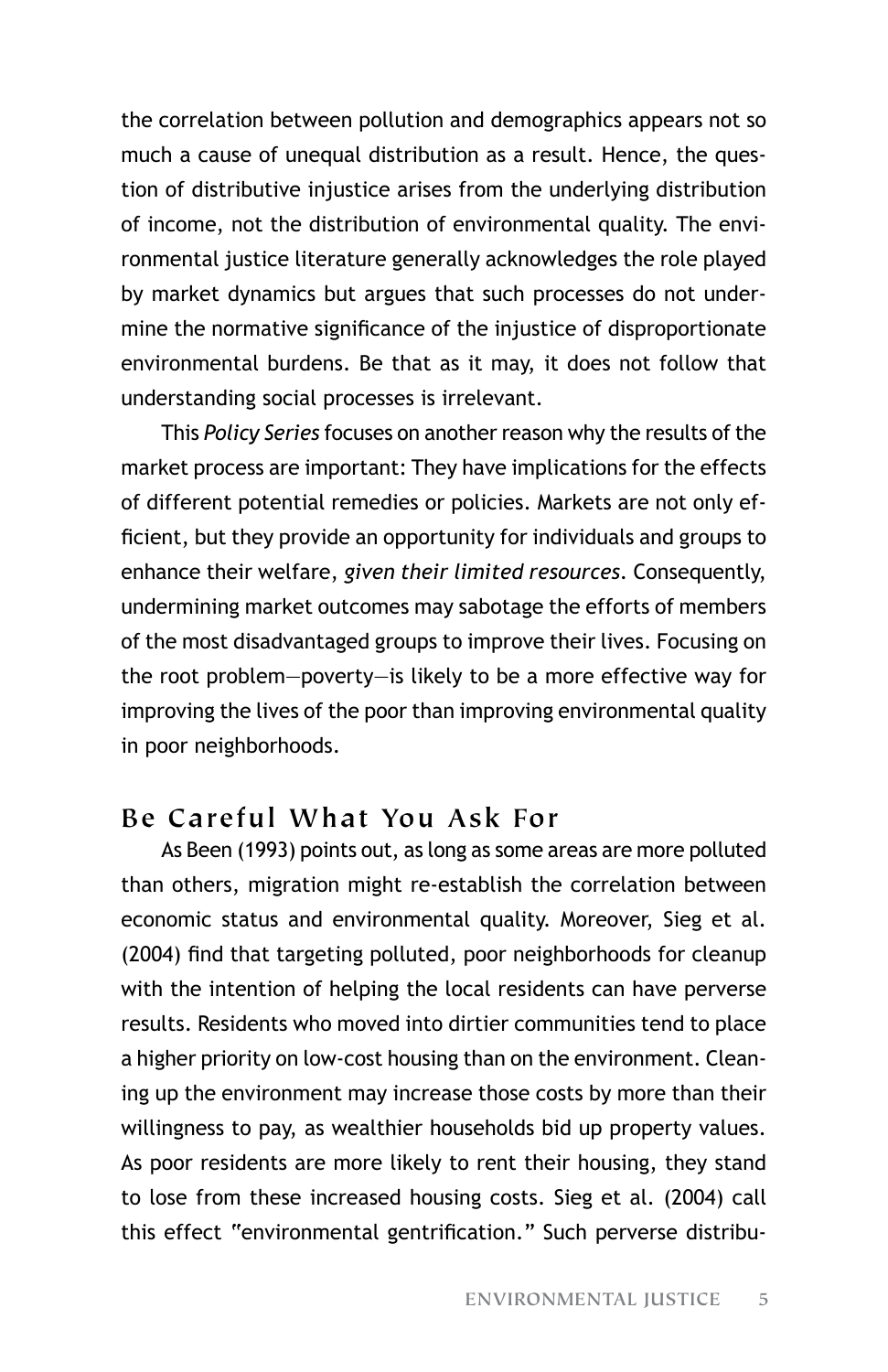tional effects are not only a concern of the academic literature; they have emerged as a top concern of some activist groups as well, as expressed in a report from the National Environmental Justice Advisory Council (2006).

## THE TIEBOUT MODEL

Since Adam Smith and David Ricardo, economists have understood that more desirable land, such as fertile agricultural land, commands higher values than more marginal land. This common sense theory, captured in real estate agents' motto location, location, location, was expanded by Charles Tiebout (1956) in a general model of local amenities, local political economy, demographics, and real estate prices. Tiebout's notion was that households can vote with their feet to live in communities that have their preferred bundle of amenities, tax rates, and housing prices.

Though everybody likes better schools, parks, and so forth, not everybody is equally willing to pay the taxes required to produce them. Citizens who have a higher willingness to pay for them—because they have more money or because they place a high priority on them will move into communities with high taxes and high levels of local public services. Poorer citizens, and those who place a lower priority on such services, will be likely to locate in communities with lower tax rates. Similarly, households that place a higher value on a clean environment will tend to move into cleaner communities, paying a premium in housing costs if not taxes. Households that place a lower value on environmental quality will move into dirtier communities, avoiding those costs. The lower value may be a result of either incomes or preferences. In these ways, people "sort" themselves into neighborhoods with others who have a similar willingness or ability to pay for public goods.

Tiebout's insights have produced a large and fruitful literature.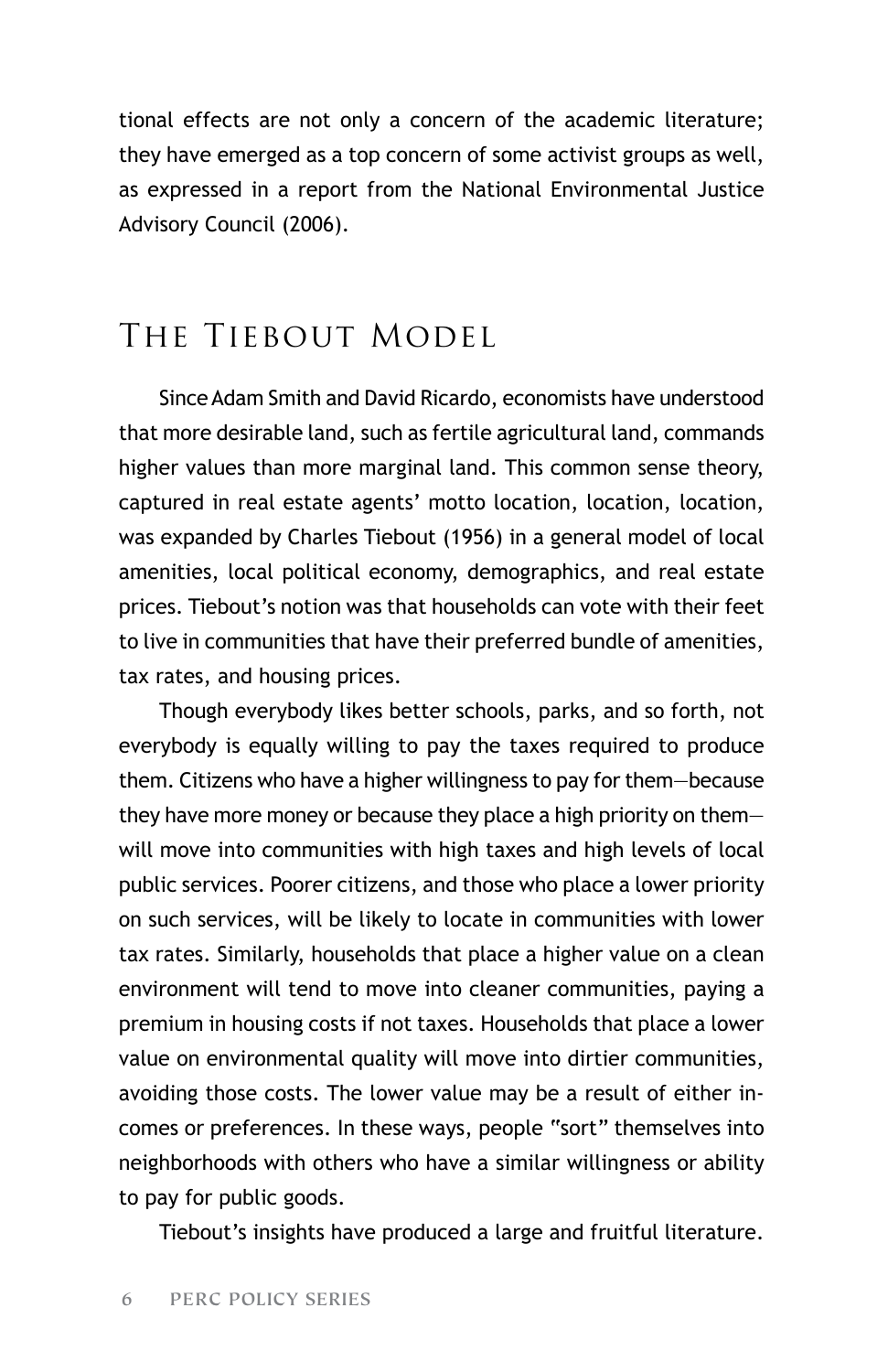**Figure 1: The Four Sides of Environmental Demography.**



Source: Banzhaf and McCormick (2006)

His model has many implications for the connections among public goods, demographics, and housing markets—too many to review here. The most important connections for our purposes are depicted in Figure 1. It shows a pyramid from Banzhaf and McCormick (2006) depicting what we might call the four sides of environmental demography. Each vertex in the pyramid represents one aspect of a model of interconnecting social relations. The top represents environmental quality, e.g., the presence or absence of a local polluting facility. The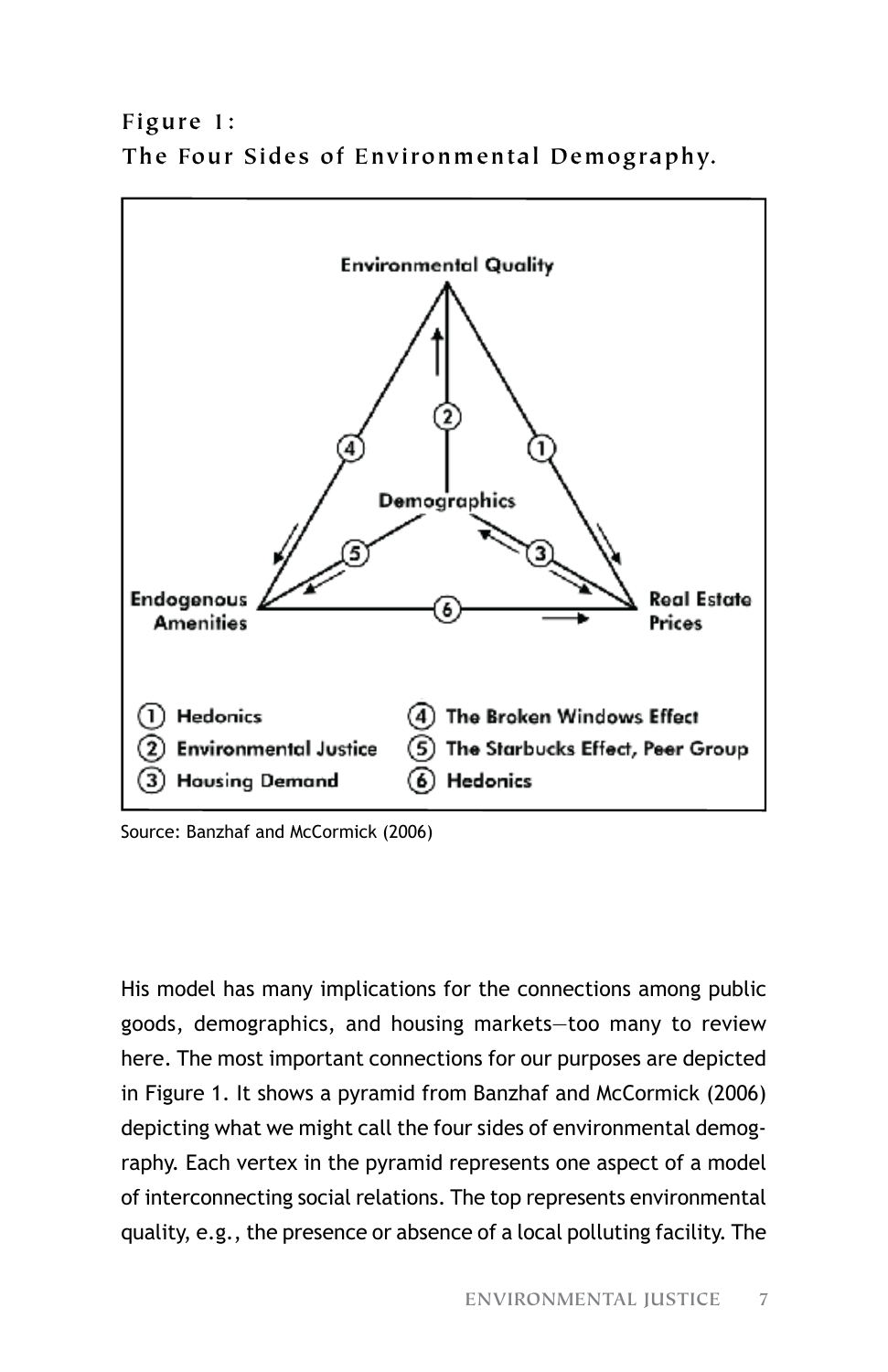back represents the demographic makeup of the local citizenry. The right represents local real estate markets, and the left represents other local public goods, labeled "endogenous" to reflect the fact that they are determined by the actions of local residents.

The environmental justice literature documents a correlation between pollution and demographics depicted by the line connecting them in the pyramid. Efforts to document a causal relationship, however, have been frustrated by the fact that pollution and demographics are connected to a larger social system (Foster 1998, Pulido 2000). For example, an equally compelling literature documents that land and housing prices are more expensive in less polluted areas. This so-called "hedonics" literature can be represented by the line connecting the environment and real estate vertices in Figure 1. Accordingly, one also could explain the connection between the environment and demographics by the real estate prices. Since the desirability of clean neighborhoods bids up the price, poorer populations (including minorities) will be less likely to have housing in those neighborhoods. Such effects may be reinforced as richer residents vote to spend more public money for more services (see Banzhaf and McCormick 2006).

Through this sorting, poorer residents will enjoy less of the amenity without overt discrimination in siting decisions or in real estate markets. Tiebout's process of households "voting with their feet" for more desirable localities and of residents sorting out by their willingness or ability to pay for amenities is sufficient to explain the connection. Viewed through this lens, saying that the poor live in more polluted areas is like saying they drive older cars or are less likely to have health insurance. It is a symptom of poverty, rather than a coincident event.

This does not mean there are no inequities. It means that inequities are pushed back from the way environmental quality is allocated to more fundamental differences in the distribution of income and resources that allow people to obtain public and private goods. It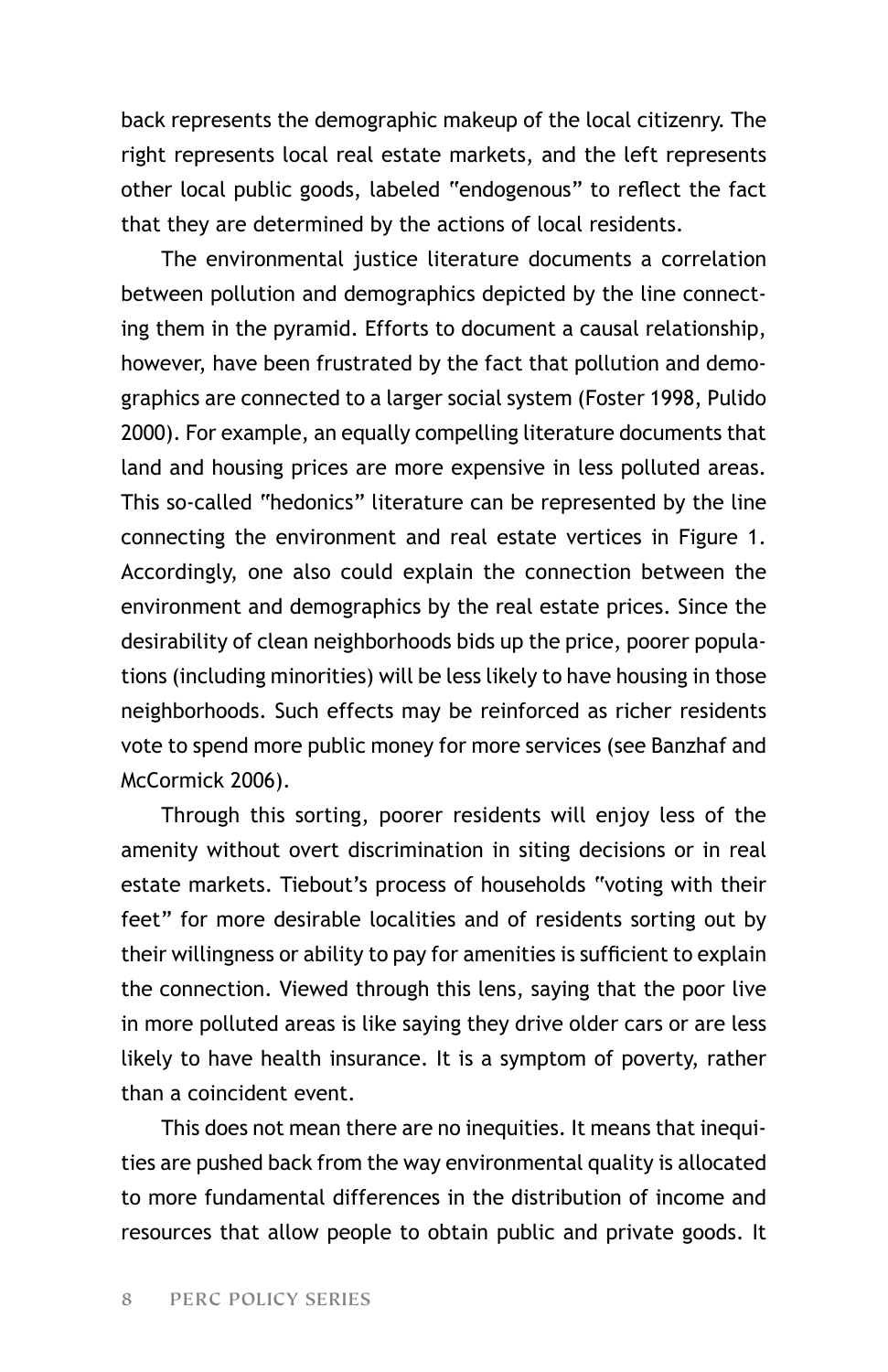is important to emphasize that in this paradigm, the residential decisions that give rise to observed demographic patterns represent individuals' best efforts to advance their interests, *given the resources available to them*. As discussed below, this has important implications for the actual effect of well-meaning policies designed to help local residents.

#### **Voting with Your Feet**

Evidence has accumulated showing that Tiebout's model—people vote with their feet—is an accurate description of reality. This evidence can be divided into three categories:

- 1. *Households are mobile and "sort" into neighborhoods based on their demand for public goods*. Americans are quite mobile, with the average household moving once every five years. This constant churning allows the demographic composition of communities to evolve along with changing amenities. Thus, if people move on a regular basis, so long as they look at amenities and housing prices when they do move, households with higher willingness to pay for amenities will be found living nearer to those amenities.
- 2. *A pattern is found in demographics, housing prices, and public goods.* If households vote with their feet, the demand for amenities should drive up prices in areas with better public goods, so that higher willingness-to-pay individuals are more likely to live in those communities. There is plenty of evidence to support this contention. Numerous studies have found a correlation between housing prices and local amenities, including pollution and undesirable land uses such as Superfund sites and landfills.<sup>6</sup>

Of course, this correlation may also arise if dirty industries are attracted to areas with cheaper land prices—a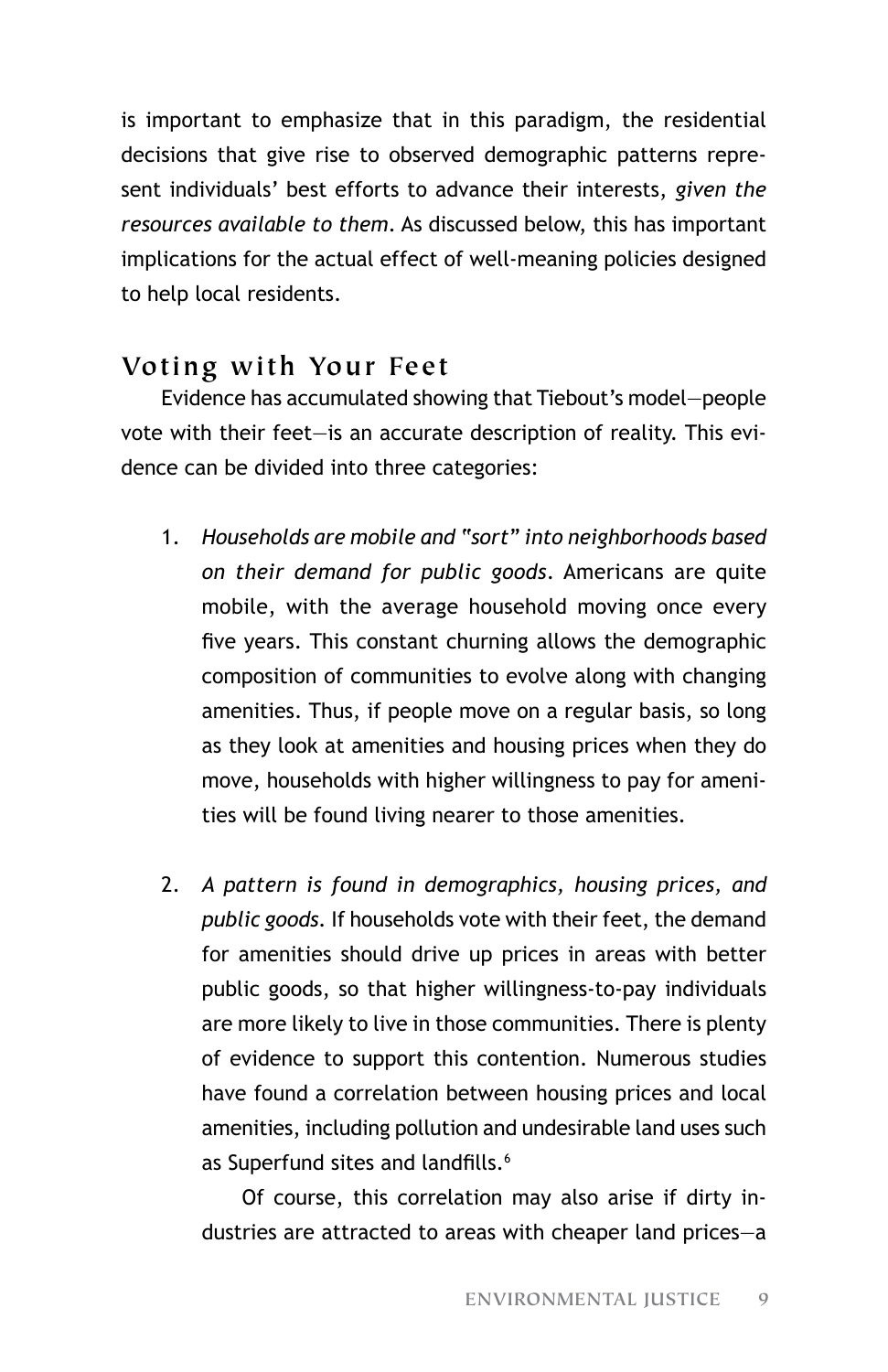problem of reverse causation. For this reason, evidence of a correlation between real estate prices and air pollution is particularly supportive of the Tiebout model, because air pollution is often determined by distant emissions. If pollution blows into a neighborhood, it will affect land prices in that neighborhood; but downwind prices will not affect the polluting behavior of the upwind firms. Smith and Huang (1995) found systematic evidence of such a correlation between housing prices and air pollution concentrations. More recently, Bayer, Keohane, and Timmins (2006) have taken an approach that specifically relies on only that portion of local air pollution that comes from distant sources. Similarly, Chay and Greenstone (2005) have looked only at the variation in local air pollution that comes from changes in federal nonattainment of air quality status. Both approaches explicitly "net out" any reverse effect of local markets and local demographics on pollution levels, yet find a strong correlation between housing prices and pollution levels.

Demographic patterns are also consistent with the Tiebout model. Of course, the correlation between pollution and poorer residents is itself consistent with the model—but no more so than any of the other four explanations considered earlier. Other patterns, however, appear more consistent with Tiebout's model of household sorting. For example, Gramlich and Rubinfeld (1982) have shown that in metro areas with a wider menu of choices for public service levels, households are more satisfied with the level of such services in their community than are households in rural areas with fewer choices, where many households viewed local service levels as either "too high" or "too low." Such studies suggest that, when given the opportunity, households sort into areas with amenity levels that match their willingness to pay for them. More recently, Sieg et al. (2004) found that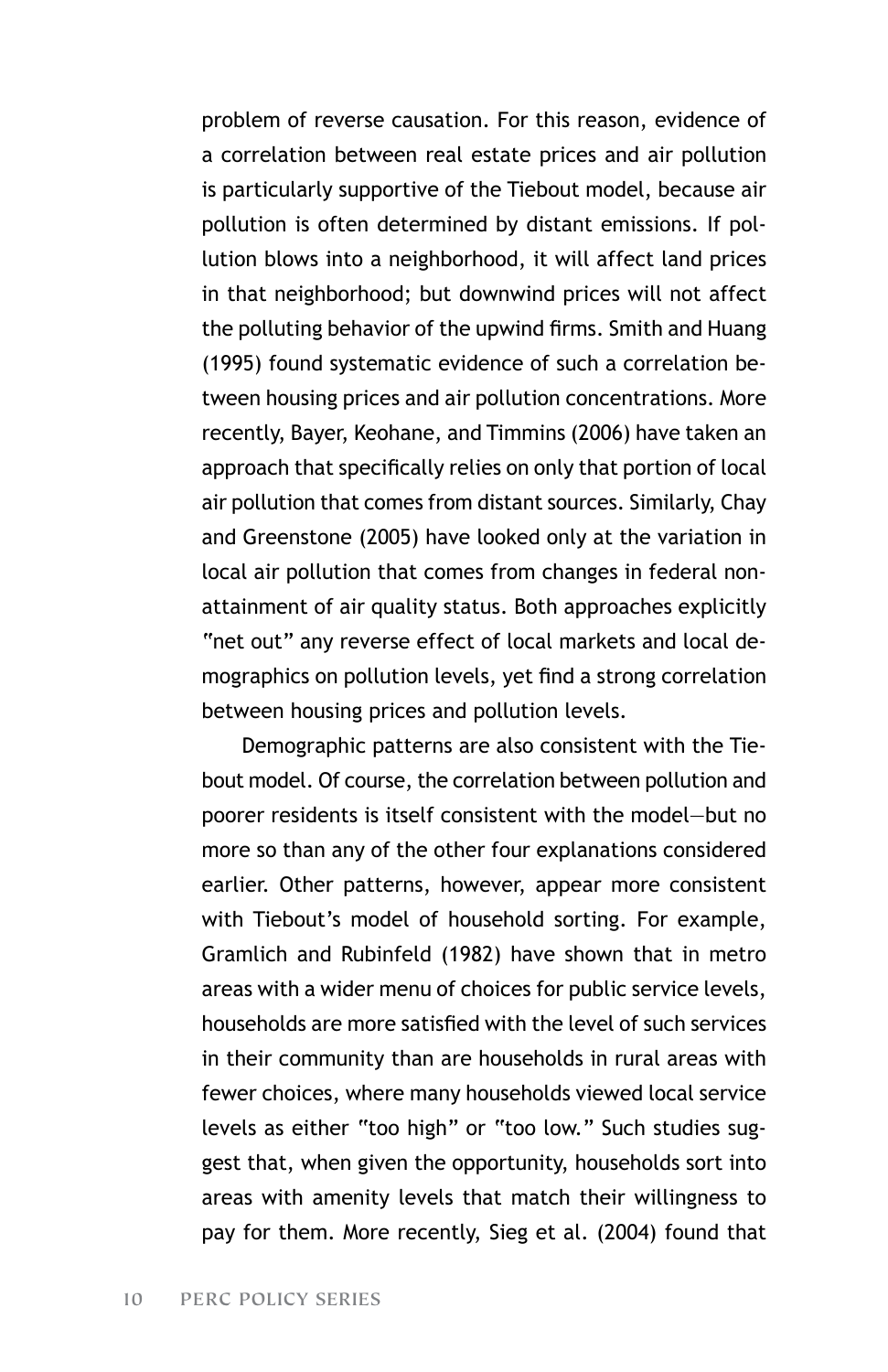ranking of communities by average incomes correlates well with ranking by price.

3. *Demographic patterns change in response to changes in local environmental quality*. One might think that if the Tiebout process is in play, then neighborhoods that host undesirable polluting facilities would become poorer and perhaps see an increase in the proportion of minority residents over time. By the same token, neighborhoods receiving investments in environmental cleanup seemingly should become richer and whiter. This is the route that Been (1994, 1997) first took in her exploration of the "coming to the nuisance" hypothesis, and which has been pursued in subsequent papers.

The Tiebout model does not necessarily predict such dynamic effects, at least not in a way that can be detected easily in empirical data, for two reasons. One reason is that the effect in the area of interest needs to be compared to a suitable control (placebo) group. The best controls would be similar neighborhoods nearby, which have not experienced changes in pollution. However, such neighborhoods are affected indirectly because they are what economists call "substitutes," with people leaving them to go to the community experiencing the cleanup, or vice versa. Banzhaf and Walsh (2008) show that, in this situation, both the neighborhood being cleaned up and the nearby control group can become richer on average. The rich neighborhood loses its poorest citizens, bringing up its average income, while the poorer neighborhood gains more residents at the upper end of its distribution, bringing up its average income too. This poses a dilemma for empirical researchers: The community affected by some environmental cleanup needs to be compared either to a community also affected indirectly, or else to a community that is so dissimilar or so far away as to be a poor substitute. Neither choice is desirable.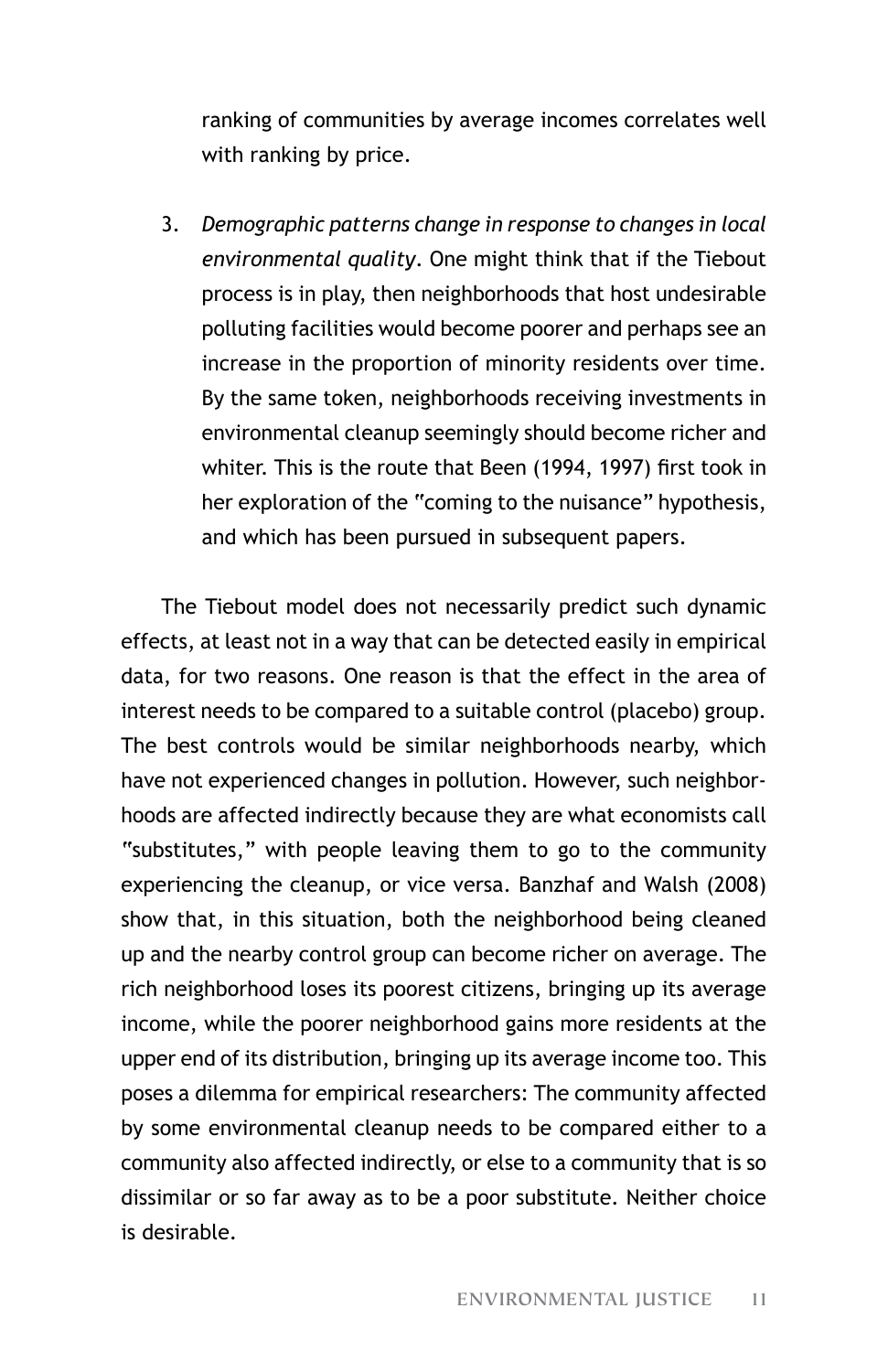A second reason one might find a counterintuitive effect over time is because of a statistical bias that arises when the strength of the cross-sectional relationships is changing. Banzhaf, Sidon, and Walsh (2007) construct an example where, because of Tiebout sorting, minority populations are correlated with pollution in "before" and "after" periods, yet changes in demographics have the reverse correlation with changes in pollution. The reason is that the correlation with pollution and demographics strengthens over time. As the more polluted neighborhood becomes cleaner, race itself becomes a more notable basis for sorting than pollution.

A number of studies have looked at the evolution of demographics following siting local polluting facilities or the discovery of pollution, such as declaration as a Superfund site. The evidence is mixed. Been (1997), Cameron and McConnaha (2006), and Pastor, Sadd, and Hipp (2001) find no evidence of increased minority populations following siting (or discovery) of undesirable land uses. Baden and Coursey (2002), Lambert and Boerner (1997), and Wolverton (2002) find no such correlation at the time of siting, but do in later periods, suggesting the correlation arose ex post from migration to the polluted areas. Banzhaf and Walsh (2008) find that median incomes fell after new polluting facilities were sited and rose when they exited.

Given the above comments about dynamics, this conflicting evidence is not surprising. Banzhaf and McCormick (2006) and Banzhaf, Sidon, and Walsh (2007) show that the only clear demographic predictions from *changes* in public goods, when compared to nearby controls, are that the migratory responses should lead to a relative increase in population density following an improvement in public goods (or decrease following a decline in public goods), and that the effect of this increase in demand is to increase housing prices.

The empirical evidence supports these hypotheses. With respect to the migratory responses, Graves and Waldman (1991) found that the elderly tend to retire in counties where public goods are "paid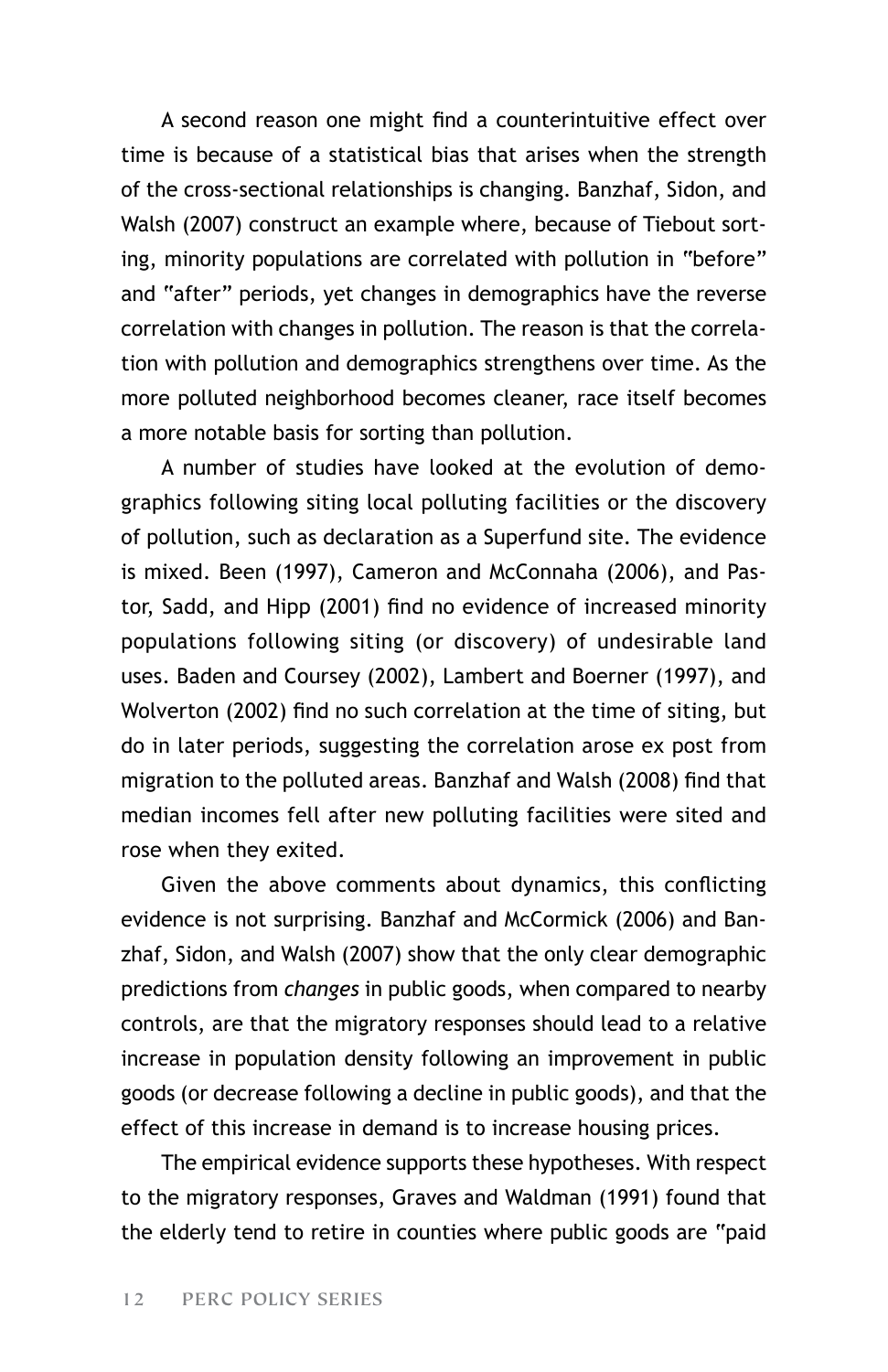for" with lower wages rather than higher land prices. Kahn (2000) found that population growth soared in the Los Angeles counties that experienced the largest reductions in air pollution. Banzhaf and Walsh (2008) show similar effects at a more local level. They find that neighborhoods that have large polluting facilities within one-quarter mile lose a larger share of their population, compared to other neighborhoods within the same zip code or school district but further away from the facility. The difference is as much as 9 to 12 percentage points. Neighborhoods where such facilities closed or substantially reduced their pollution levels saw increases in their population of 4 to 6 percentage points over the same period. By restricting comparisons to the same area, this study holds labor markets and other regional economic factors constant, while focusing on differences in proximity to the pollution.

## Environmental Gentrification

Such socio-economic mechanisms have profound implications for the distributional effects of environmental cleanup, with seemingly commonsense remedies to environmental injustice actually harming the groups they are supposed to help.

If a neighborhood is cleaned up, residents who live there will enjoy the improved environment. But as the neighborhood becomes more desirable, real estate prices and rents increase. This is a boon to homeowners and to landlords, but offsets the benefits to renters. In fact, Sieg et al. (2004) show that cleaning up a high-pollution neighborhood can actually harm existing renters, through a process they call "environmental gentrification."

Sieg et al. studied the effects of air pollution improvements in Los Angeles, where poorer and more polluted areas experienced the biggest gains from improving air quality over 15 years. The counterintuitive effects arise from the fact that residents who live in such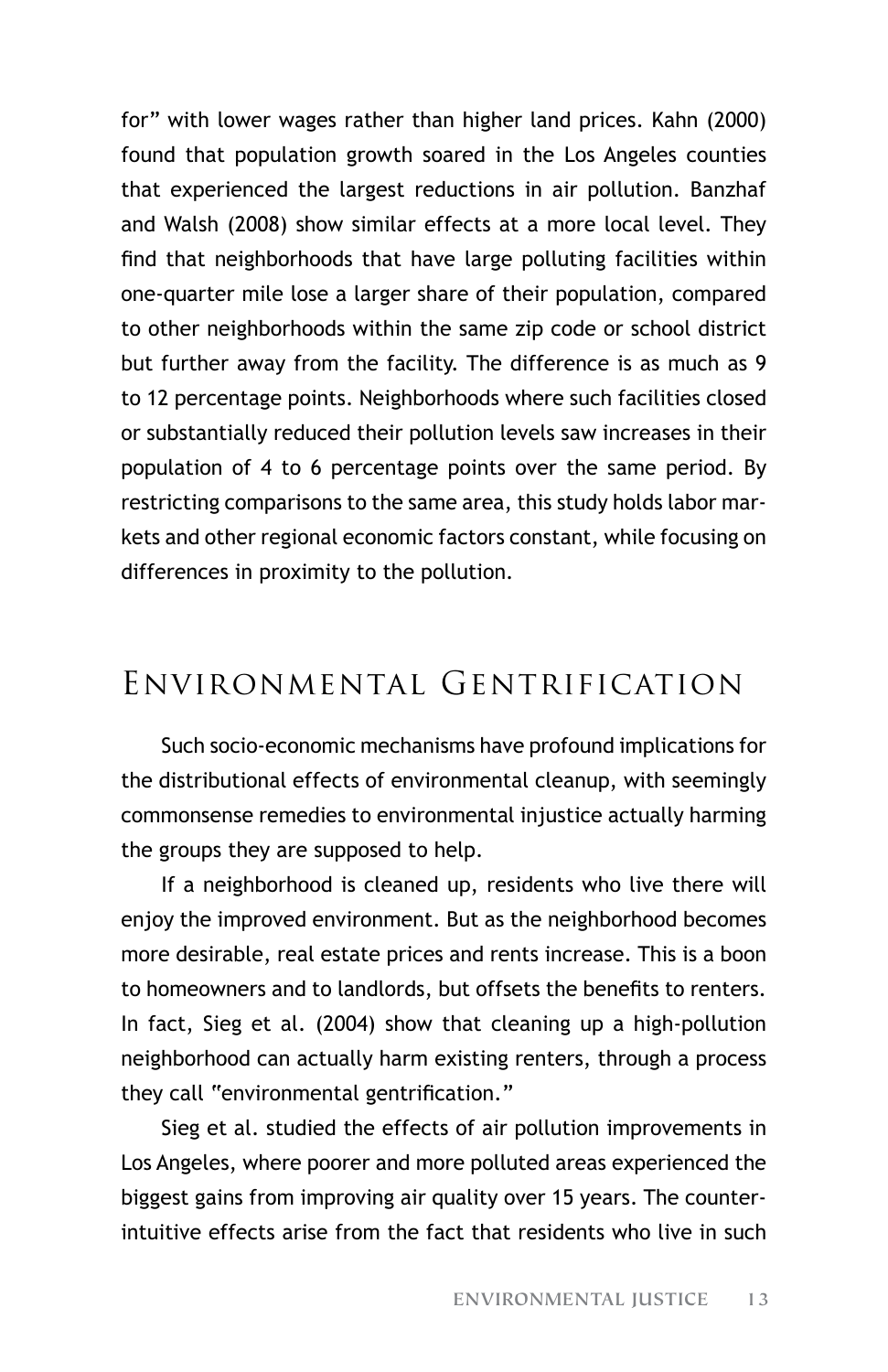neighborhoods have the lowest willingness or ability to pay for environmental amenities. They place a higher priority on affordable housing than on the environment compared to other households. Other households that had been avoiding the pollution may move back in, driving up housing prices. Competing to live in the improved neighborhood, those households bid up prices based on their higher willingness to pay. The original residents have to move out or pay the new premiums. Although they enjoy the environmental improvement, the higher rental payments more than offset that gain, making them worse off. The biggest gainers are the absentee landlords and some of the new gentrifying residents.<sup>7</sup>

#### **Superfund Sites**

The evidence generally supports the idea that cleaning up pollution leads to higher housing prices. The largest literature in this area examines Superfund and other hazardous waste sites. In one of the first studies, Kohlhase (1991) found that, in Houston, nearby land prices fell after sites were listed on the Superfund National Priorities List. Dale et al. (1999) and McCluskey and Rausser (2003) studied housing prices around a Dallas lead smelter that closed in 1984 and around which soil was abated for lead. They found that while the smelter was operating and through the cleanup period, housing prices were significantly lower near the smelter. This trend reversed itself following the cleanup. Similarly, McMillen and Thorsnes (2003) found that property prices initially were lower near a copper smelter in Tacoma; after the smelter closed in 1987, the discount switched to a premium.

On the other hand, in their study of long-delayed cleanup at three Superfund sites, Messer et al. (2006) find that property prices near the sites did not seem to rebound following cleanup. They suggest this may be because, during the delay, the sites became increasingly stigmatized. Greenstone and Gallagher (2008) raise an additional complication. They suggest that all these studies may be biased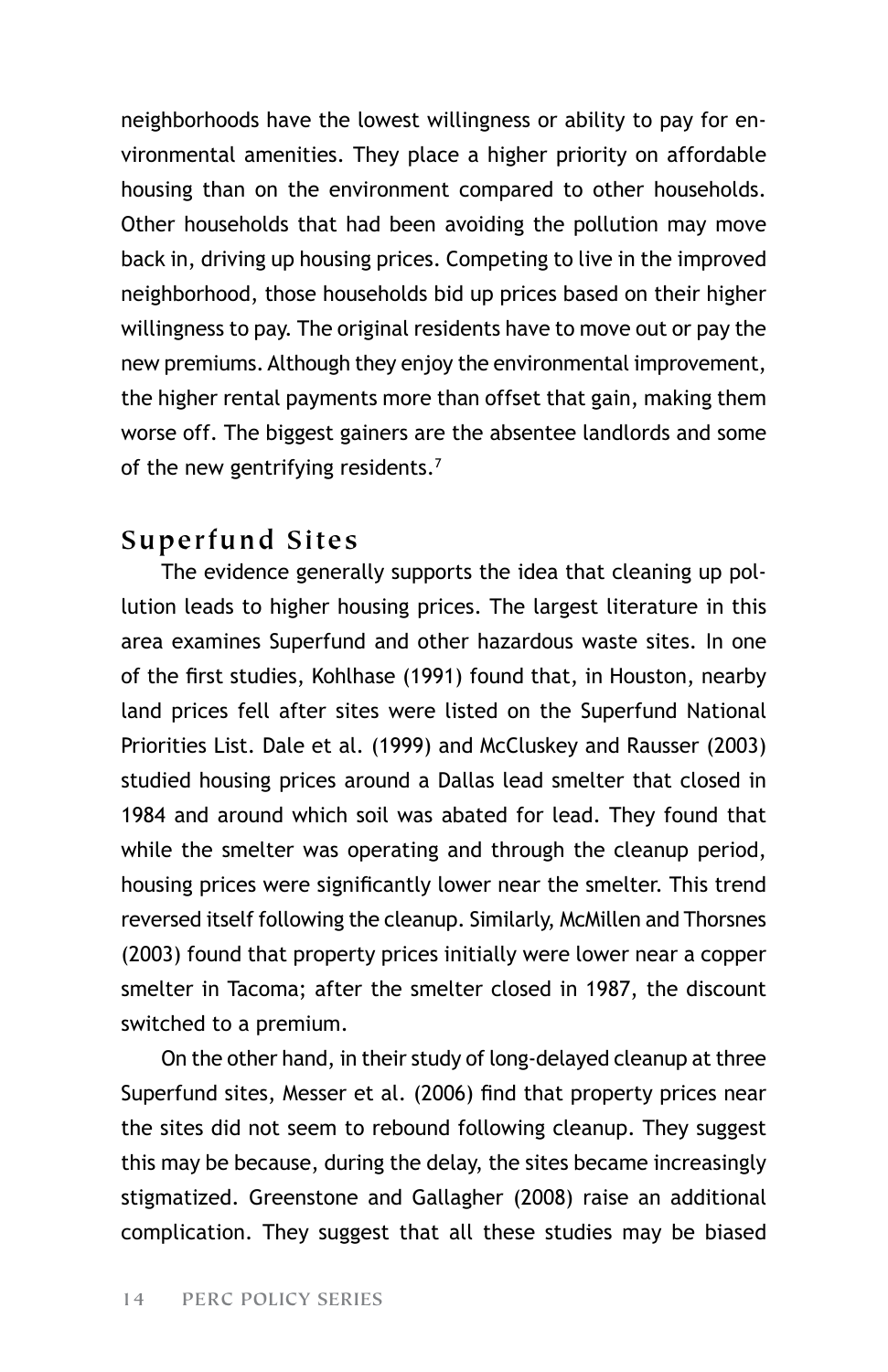if cleanup is triggered by changes in local demographics and real estate markets. They employ an innovative technique in which they compare sites that were eligible for federal cleanup under Superfund to other hazardous waste sites that just missed qualifying for such cleanup. Qualification was based on a hazard ranking system. Since the objective harm is similar for the two sets of sites, comparisons between them should isolate the effect of cleanup. Using this approach, Greenstone and Gallagher do not find any effect of cleanup on housing prices. This too may be the result of a permanent stigma from the Superfund program. It is also possible that the control or comparison sites were cleaned up by state programs in lieu of the federal Superfund program.

Although these studies raise new questions that warrant research, they appear to be exceptions to the rule that real estate prices rise following improvements to the environment. Moreover, these exceptions may be uniquely relevant to the distrust surrounding the Superfund program. In contrast, studies of air quality continue to find real estate price appreciation following improvements (e.g., Chay and Greenstone 2005).

#### **Outbidding the Poor**

In addition to the direct effect of housing price appreciation, gentrification may bring the left vertex of the pyramid in Figure 1, representing other public goods produced locally, into play. For example, the new residents may vote for higher taxes and higher levels of public services, and push for a particular mix of public and private services that matches their own priorities. These priorities may differ from those of the original residents because of the different interests of members of different social strata. In this way, the initial effects cascade into secondary effects that further harm the interests of original residents.

Such concerns about environmental gentrification are not just the musings of academics delighting in counterintuitive findings.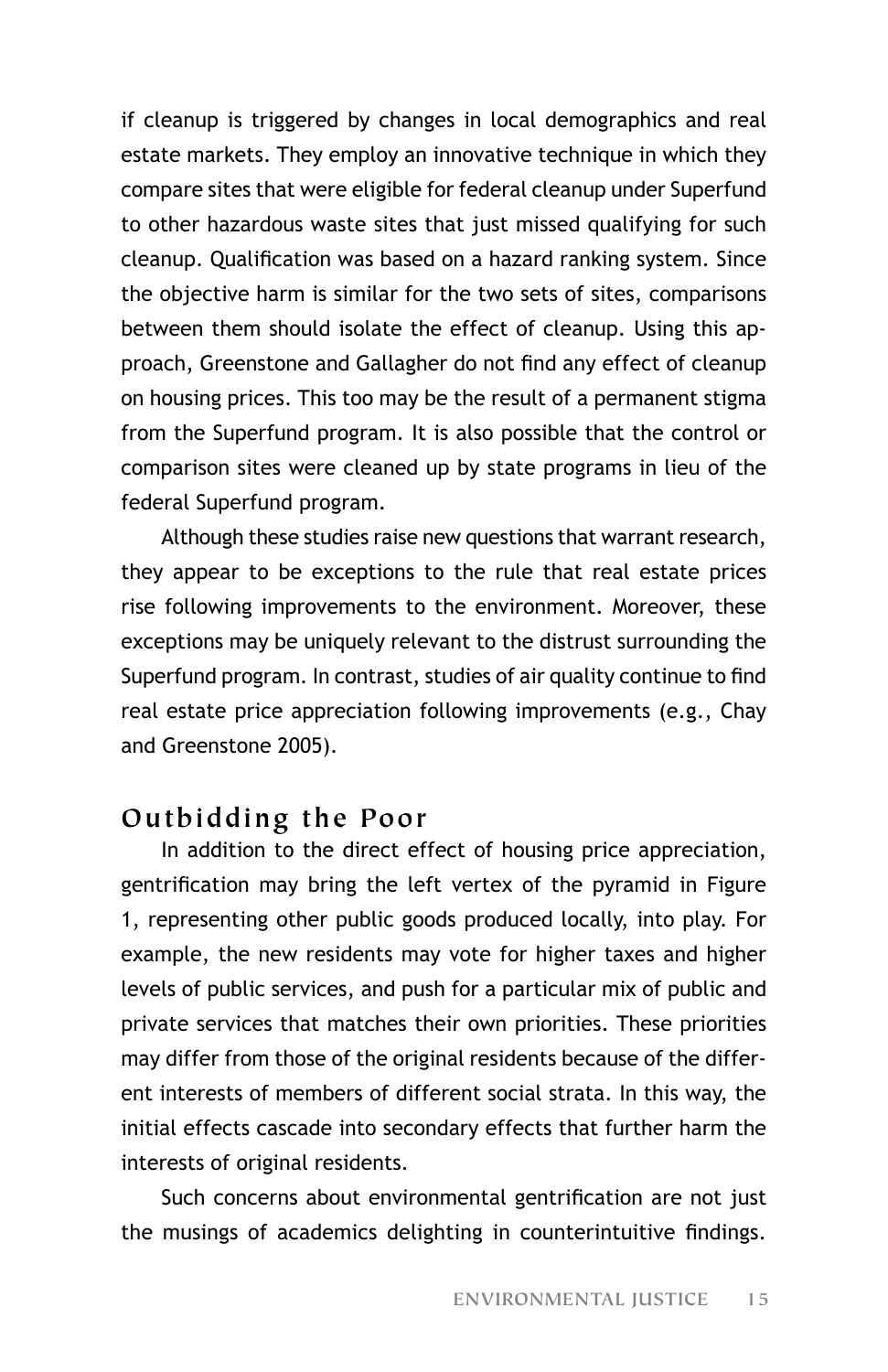They also have been highlighted by environmental justice activists. For example, the National Environmental Justice Advisory Council submitted a report to the EPA on the "Unintended Impacts of Redevelopment and Revitalization Efforts." It posits:

As the waves of new gentry move to large scale renovation projects in or near central business or warehouse districts, they come into direct contact with the current residents of these formerly forgotten places. Many of these older urban areas suffered from the industrialized waste practices of the past, and were not in high demand for residential development. Low-income people, recent immigrants, and people of color who were unable to find or afford shelter elsewhere have established communities in these areas. The commodity of land being sold in the real estate market is more than a physical structure or piece of acreage. It is also a neighborhood, a political and cultural entity necessary for the sustainability of a community in that place. Gentrification has placed populations in urban areas in direct competition for inner city space with relatively powerful and privileged groups. Environmental cleanup of these formerly industrialized, now residential, communities can be a powerfully displacing force. (NEJAC 2006, 2)

These unintended consequences of environmental cleanup are precisely the types of effects predicted by Tiebout's model.

## Role of Housing Discrimination

The discussion to this point has assumed that segregation in communities results only from richer households' higher demand for amenities. Willing to pay more, richer households outbid poorer households to live in a cleaner environment. Since whites are richer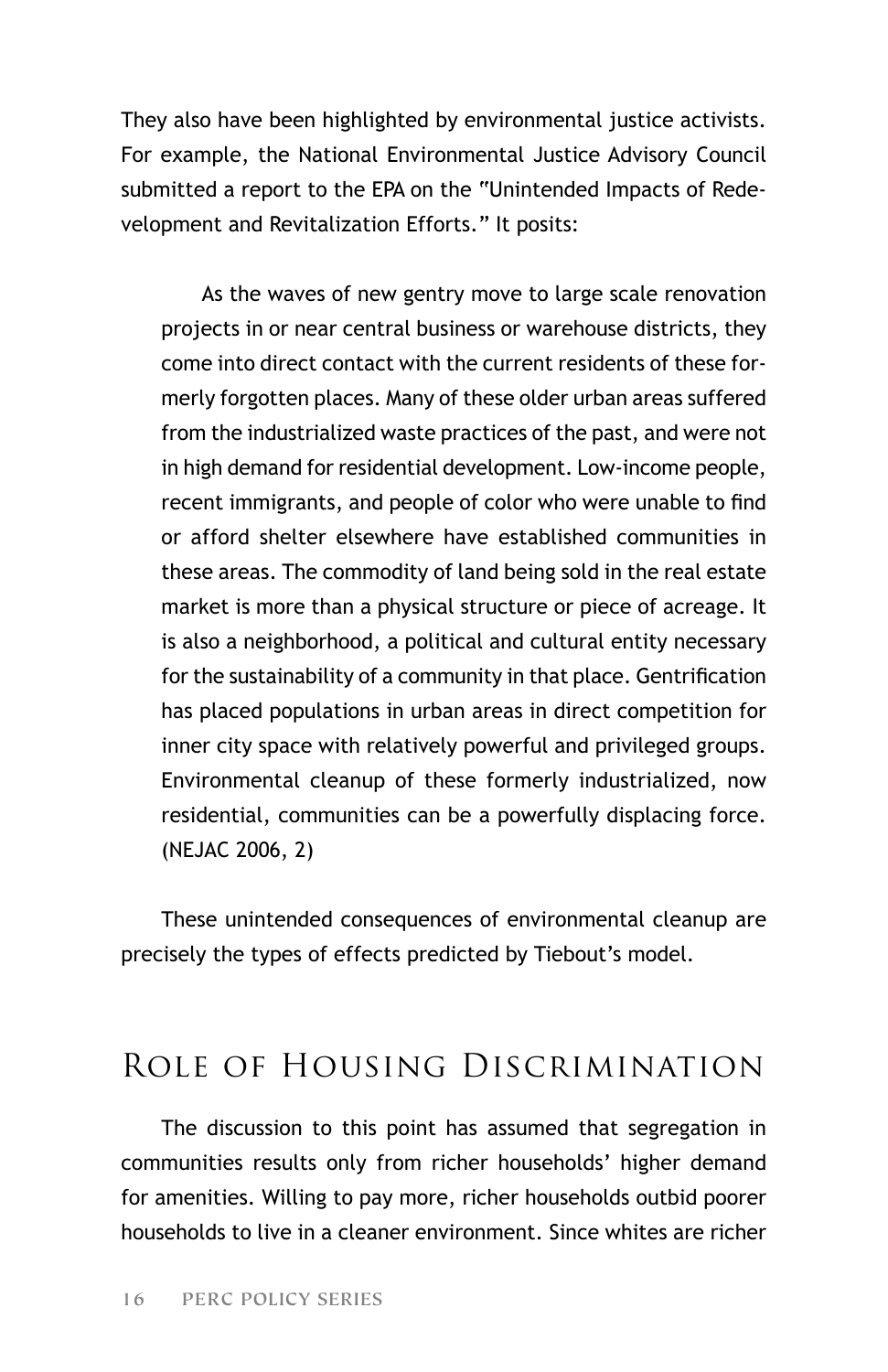on average, some racial segregation follows from stratification by income. Historically, however, segregation has been the consequence of discrimination as well. Explicit discrimination included neighborhood covenants and the refusal to sell or rent to people of color. A more subtle, and legal, form of discrimination is the decision of individuals to choose a neighborhood based on its demographic composition.

Cutler, Glaesner, and Vigdor (1999), in a fascinating study of segregation in America from 1890 to 1990, found that the pattern of housing costs for blacks and whites suggests that explicit discrimination marked the rise of segregation in the first two-thirds of the twentieth century, but that the more implicit form, based on individual residential choices, was more salient by 1980.<sup>8</sup> Consistent with those findings, Card, Mas, and Rothstein (2007) estimate that in most cities whites begin to flee neighborhoods when minorities comprise 5 to 20 percent of the population. These estimates are consistent with survey findings about whites' tolerance for minority neighbors.

Such housing market behavior can magnify the consequences of the Tiebout model for environmental justice. As shown by Schelling (1971), even when everybody prefers some integration, such preferences can result in a "tipping point" at which communities become segregated. When combined with the Tiebout model, it is not surprising that whites enjoy the high-amenity areas. These areas have higher land values not only because of their environmental amenities, but also because whites value it precisely because it is whiter.

### **Who Captures the Environmental Gain?**

The environmental justice literature has discussed the normative implications of such effects (Been 1993; Foster 1998; Pulido 2000). My concern here remains with their implications for the *policy* effects of cleaning up polluted areas. Banzhaf, Sidon, and Walsh (2007) show that gentrification effects continue to occur as households respond to improvements by moving into the neighborhood. To the extent these effects occur, landlords and homeowners reap much of the benefit,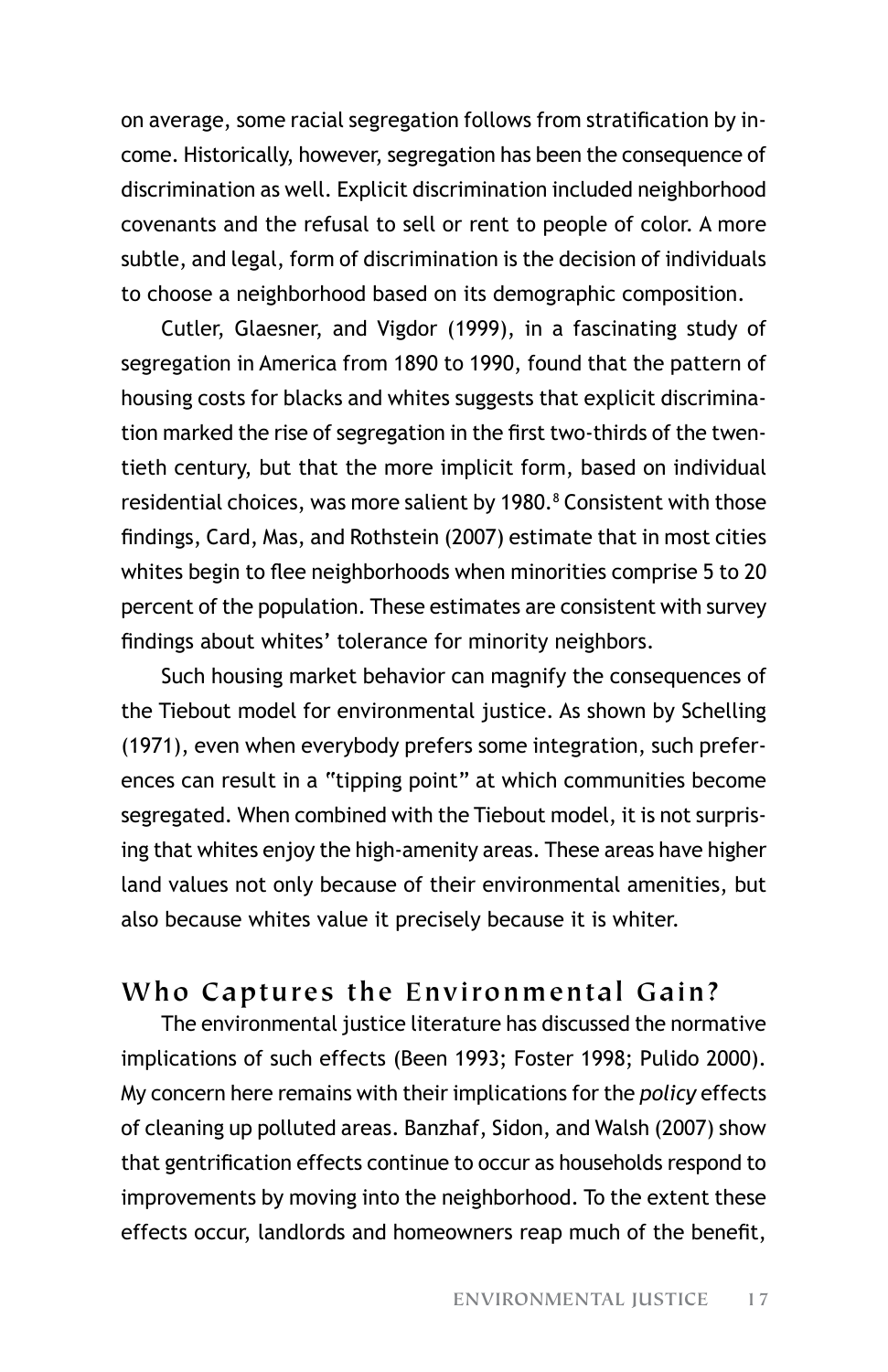while existing renters may be harmed as they are priced out of the now more desirable neighborhood. Thus, the main results of the previous section still apply, even when there is bottom-up segregation in housing markets.

Introducing such phenomena into the basic Tiebout model has two effects. First, it implies that new residents, though richer, will tend to be of the same race as the original residents.<sup>9</sup> Other groups will avoid the area, despite the environmental cleanup, if only because of its demographics. The similarity between newcomers and the original residents may minimize secondary effects that change the community's character.

Second, and more surprisingly, when there is bottom-up segregation, cleaning up pollution in minority communities may cause the minority group to experience lower average levels of environmental quality. How? It is a consequence of the dynamics of sorting on demographics themselves instead of on the environment. Suppose a high-minority, low-amenity neighborhood is cleaned up, but not completely. The cleanup lessens the differences among communities in the environmental dimension, making sorting on demographics more important. The white community continues to be more expensive by virtue of its whiteness, but wealthier minorities who had lived there for the sake of superior environmental quality no longer have as strong a reason to do so. If those minorities move into the loweramenity neighborhood in sufficient numbers, the average amenity level enjoyed by minorities may actually fall (Banzhaf, Sidon, and Walsh. 2007). The empirical relevance of this possibility is as yet unknown, however.

## A Coasian perspective

To this point, we have discussed how households pay for local public goods and other spatially distributed amenities through real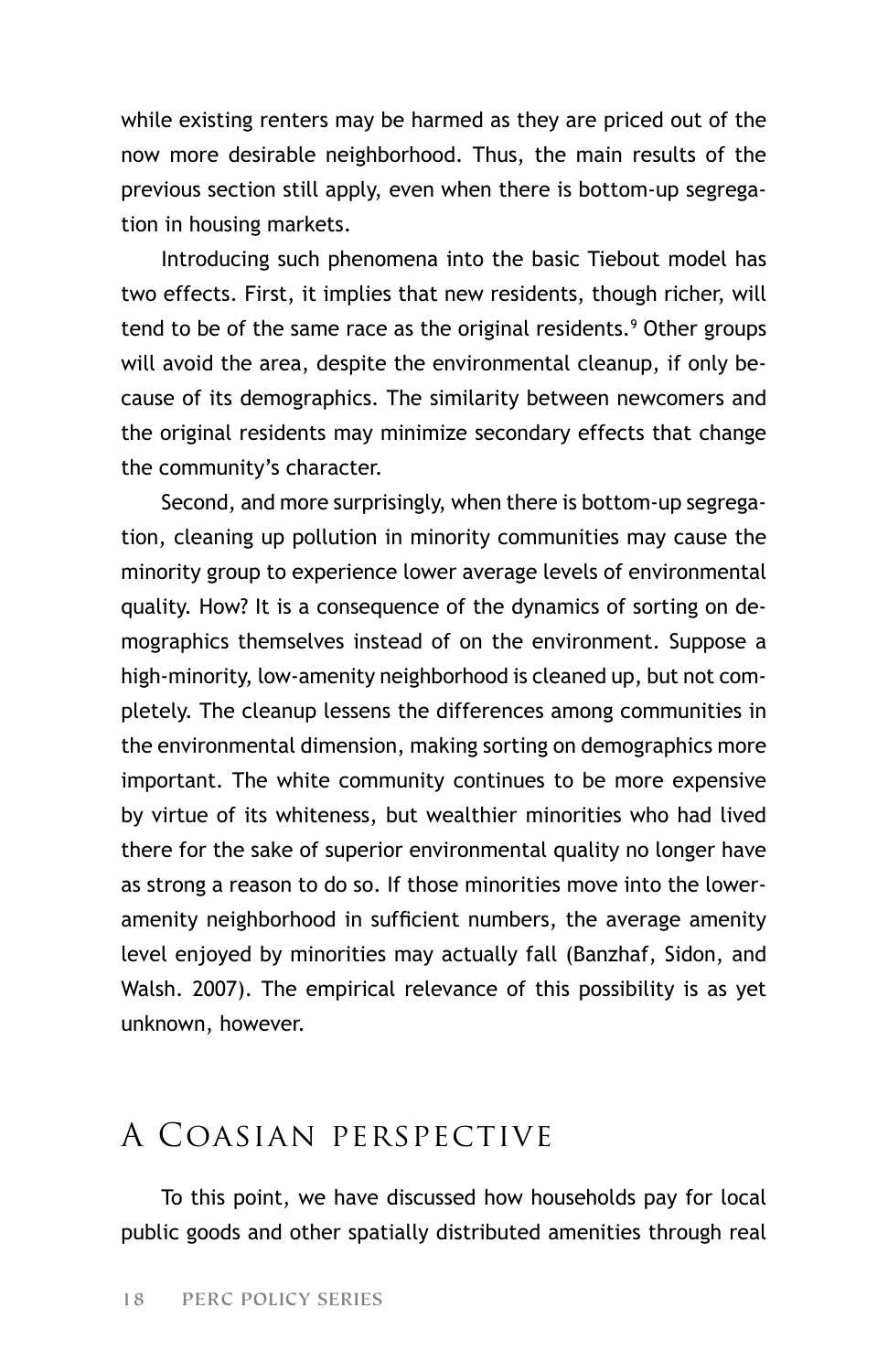estate markets. The market allocates such goods to households able and willing to pay for them. A corollary is that providing such public goods may not always benefit local residents if rents increase by more than their willingness to pay.

A similar process may work through another market: the market for pollution itself. In his classic article, Ronald Coase (1960) pointed out that when property rights are well defined, they also become tradable. Specifying the right to pollute—or to be free from pollution—allows pollution to be traded. Coase suggested, for example, that negotiations could arise over factory smoke. If factories have a right to pollute, local residents may pay them to not pollute. If local residents have a right to be free from pollution, factories might compensate them to accept some pollution. In the same way as with land markets, environmental quality will again be highest near those who value it most, and lowest near those who value it least.

As a consequence of such negotiations, polluters will locate in neighborhoods that demand the lowest compensation—other things equal—just as in the Tiebout model. Moreover, in this case, neighborhoods may well gain from the transaction if the compensation is sufficiently high. Such a process would again have important implications for the interpretation of the correlations between polluting facilities and local demographics. As with land markets, it may be a sign of inequity in the distribution of income without itself contributing to inequity. Any Coasian-type payments in exchange for the right to pollute represent local residents' attempt to further their best interests, given their priorities.<sup>10</sup>

Coase argued that such market-like mechanisms function better when transaction costs are low. Hamilton (1993, 1995) notes that if these costs are unevenly distributed across communities, polluting firms may locate in areas that demand lower compensation only because they are unable to overcome the cost of collective action, rather than because of their true values. He finds evidence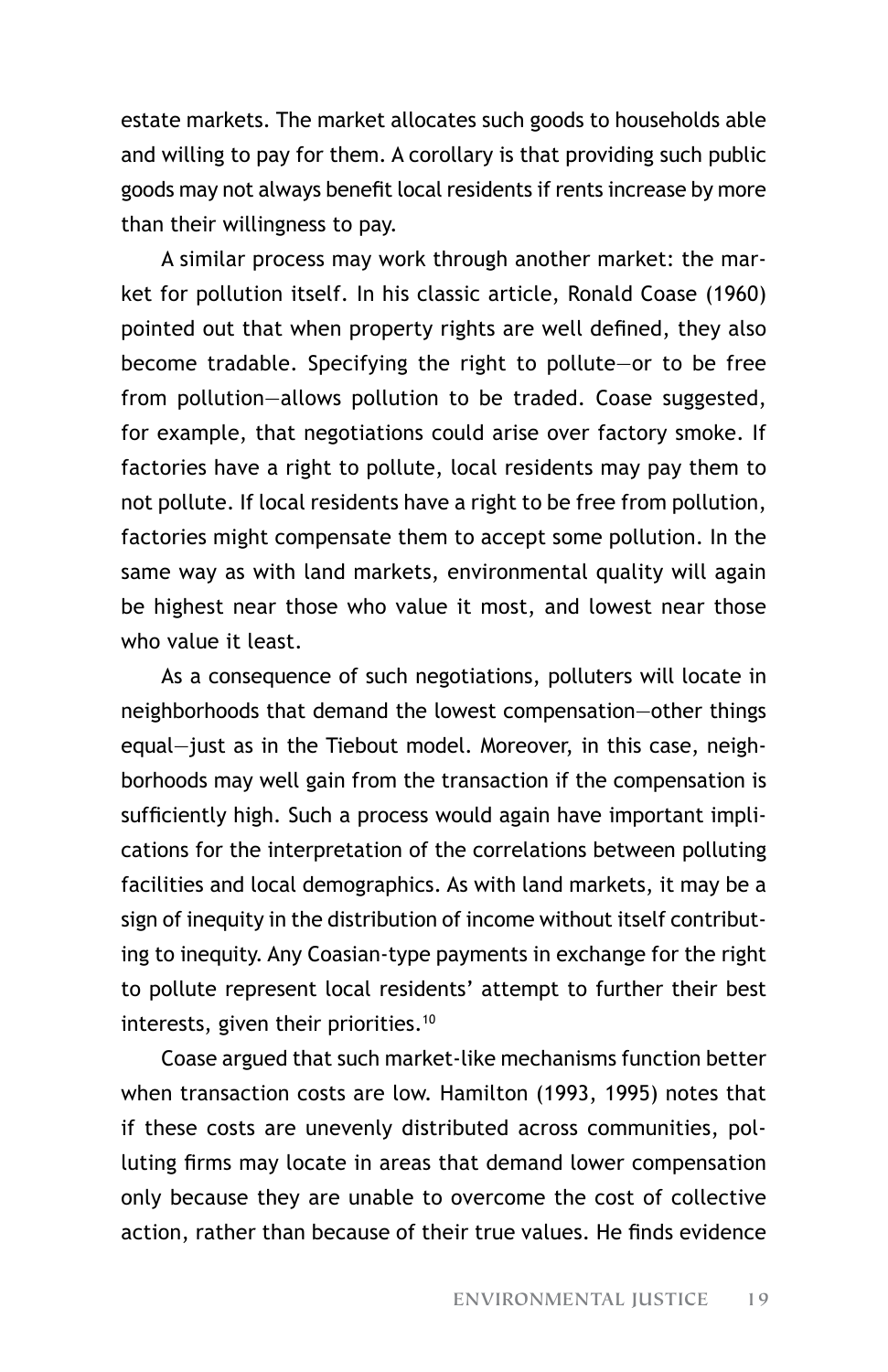that hazardous waste processors are more likely to expand operations where the potential for collective action is weakest (see also Brooks and Sethi 1997; and Arora and Cason 1999). To the extent that poor communities have a disadvantage in such implicit or explicit negotiations, the assistance of environmental justice leaders is a great service.

Nevertheless, there is direct evidence that Coasian processes are functioning. In their study of the largest solid-waste landfills in the United States, Jenkins, Maguire, and Morgan (2004) find that about half of the landfill owners provide compensation to communities, with payments averaging about \$1.5 million in 1996, and in one case rising to \$20 million. Forty-six percent made regular cash payments and 36 percent made miscellaneous in-kind payments, such as wells, parks, and firehouses. Though not universal and although its power would be fully unleashed by lower transactions costs, Coase's mechanism appears to be working to some extent.

## Conclusions

Tiebout's process and Coase's bargaining are market-based phenomena giving rise to the observed correlations between pollution and poor and minority populations. In one case the correlation is mediated through real estate markets, in the other through negotiations over pollution itself. Both processes appear to be working.

Both imply that the exposure of different groups to different levels of pollution arises in part from individual choices. The word choice here must be interpreted carefully. It is not meant to imply that poor households are in the same position as rich households when it comes to choices. However, members of such groups are competent to work out how best to improve their own welfare, given the opportunities available to them. By choosing to live in more polluted but lower-cost areas, they are revealing that inexpensive housing is a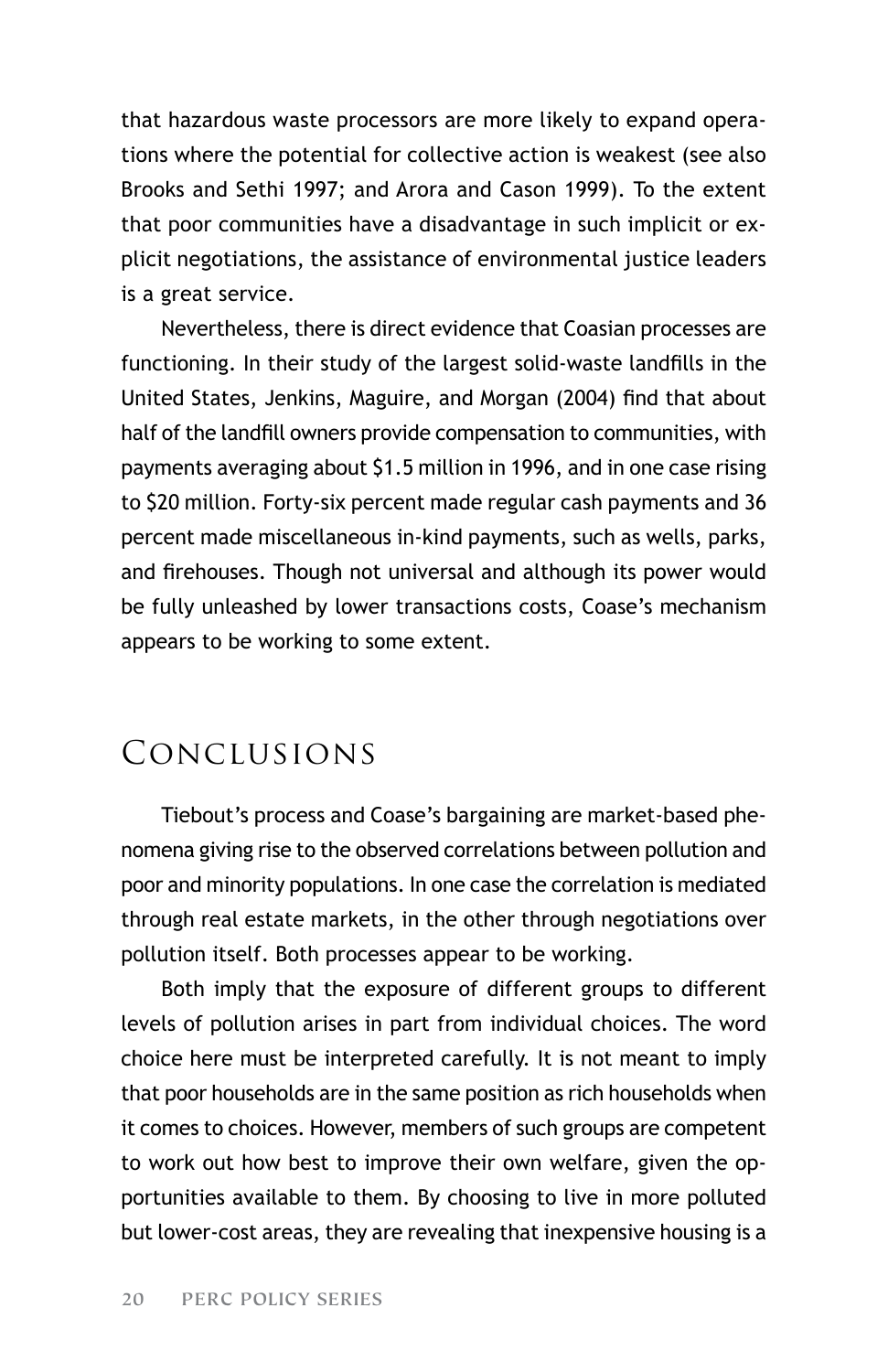higher priority than environmental amenities. Similarly, by accepting compensation to host polluting facilities, they reveal that they prefer such compensation, whether represented by new public services or implicit tax reductions.

Either way, because a market helps distribute environmental quality to different groups, people pay a price (possibly hidden) to obtain a cleaner environment. Forcing a cleaner outcome through top-down planning imposes that price precisely on those groups who have revealed that they are least likely to be willing to pay it. According to the Tiebout model, cleanup will raise housing costs. This especially harms renters. People owning their homes benefit from a wealth effect, but may be induced to move. With Coasian bargaining, cleanup will reduce the compensation that firms pay to a community, which then enjoys the cleaner environment at the expense of other goods (e.g., better roads, hospitals, schools, etc.). In either case, it is not clear that forcing cleanup makes residents better off.

Nevertheless, the fact remains that low income people have fewer choices and perhaps less bargaining power. If public policy intends to address inequality, it would do better to attack poverty directly through transfer policies or by targeting its causes. This would give more people the ability to "purchase" environmental quality through markets (or to use their resources in other ways they see fit). In addition, policies could facilitate markets in pollution by reducing transactions costs, thereby allowing them to work for all groups. These may be the more effective routes for helping the poor—and prove to have "win-win" outcomes for society.

### **NOTES**

1. On the location of landfills and hazardous waste facilities, see US GAO (1983), United Church of Christ (1987, 2007), Goldman and Fitton (1994), Been (1997), and Boer et al. (1997); on the presence of large air pol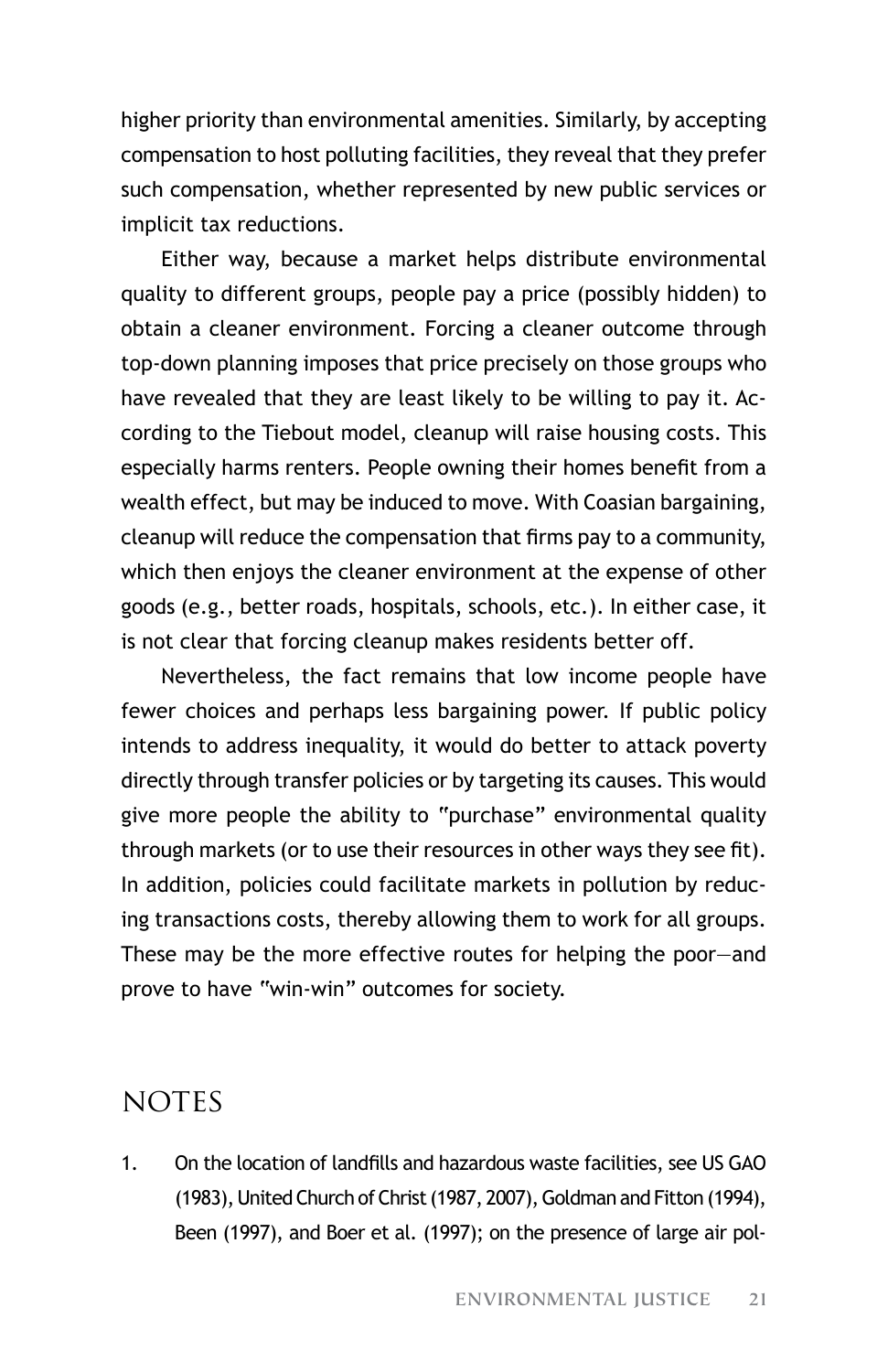luters, see Rinquist (1997), Sadd et al. (1999) and Banzhaf, Sidon, and Walsh (2007); on the emissions of air pollutants, see Brooks and Sethi (1997), Rinquist (1997) and Arora and Cason (1999); and on estimated air pollution concentrations, see Morello–Frosch et al. (2001) and Ash and Fetter (2004). But see Anderton et al. (1994) for an exception to the standard finding. Bullard (1990) provides a book–length introduction. For more recent reviews and discussion of this literature, see Banzhaf and McCormick (2006), Bowen (2002), and Rinquist (2003). See Rinquist (2005) for a meta–analysis.

- 2. In addition to impeding new permits, sometimes activities include bargains for compensation (Jenkins, Maguire, and Morgan 2004).
- 3. See Binder et al. 2001, Lazarus 2000, and the United Church of Christ (2007) on the tangible successes of the environmental justice movement.
- 4. See also Hamilton (1995) and Blais (1996).
- 5. At one time, environmental justice activists sought a remedy in Title VI of the Civil Rights Act, under rules for agencies using federal money. These rules required only proof of discriminatory effect rather than proof of intent. However, the Supreme Court ruled in 2001 in *Alexander v. Sandoval* (532 U.S. 275) that there was no private right of action to enforce such regulations.
- 6. See e.g. Boyle and Kiel 2001, Farber 1998, and Kiel and Williams 2007 for overviews.
- 7. To my knowledge, Alchian (1979) was the first to make precisely this point, also as it happens in the context of Los Angeles air quality improvements.
- 8. The tide against explicit discrimination began to turn with the Supreme Court's decision in Shelley v. Kraemer (334 U.S. 1,1948), striking down restrictive covenants, and with passage of the Fair Housing Act of 1968. While the existence of overt discrimination in housing markets did not disappear, its importance has steadily declined. Discriminatory practices are believed to continue to play a role in the locational opportunities of different racial groups (see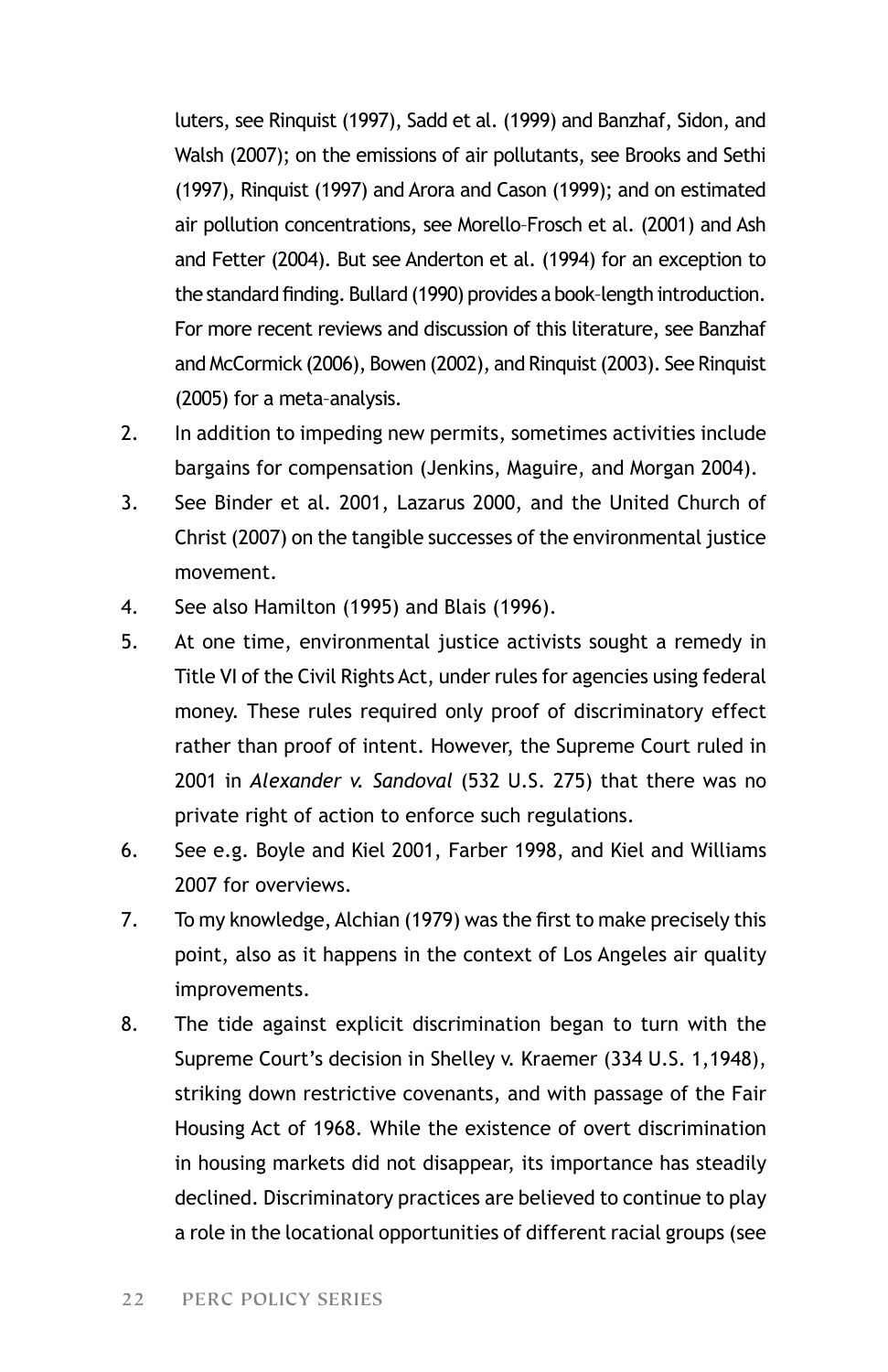US HUD 2000).

- 9. Although I refer to race in keeping with the literature and with the most pressing social issues in this country, the analysis could apply to other groups defined by religion, family composition, etc.
- 10. Foster (1998) makes a similar point about Native Americans, arguing that one aspect of environmental justice includes respecting tribal sovereignty and their ability to make decisions, including the decision to accept polluting facilities when they believe it is in their best interest (p. 802 ff.).

### References

- Alchian, Armen. [1979] 2006. The Beneficiaries of Cleaner Air. In The Collected Works of Armen A. *Alchian, Vol. 2: Property Rights and Economic Behavior*, ed. by Daniel K. Benjamin. Indianapolis, IN: Liberty Fund, 145-7.
- Anderton, Douglas L., Andy B. Anderson, John Michael Oakes, and Michel R. Fraser. 1994. Environmental Equity: The Demographics of Dumping. *Demography* 31(2): 229–48.
- Arora, Seema, and Timothy N. Cason. 1999. Do Community Characteristics Influence Environmental Outcomes? Evidence from the Toxics Release Inventory. *Southern Economic Journal* 65(4): 691–716.
- Ash, Michael, and T. Robert Fetter. 2004. Who Lives on the Wrong Side of the Environmental Tracks? Evidence from the EPA's Risk–Screening Environmental Indicators Model. *Social Sciences Quarterly* 85: 441–62.
- Baden, Brett M., and Don L. Coursey. 2002. The Locality of Waste Sites within the City of Chicago: A Demographic, Social, and Economic Analysis. *Resource and Energy Economics* 24: 53–93.
- Banzhaf, H. Spencer, and Eleanor McCormick. 2006. Moving Beyond Cleanup: Identifying the Crucibles of Environmental Gentrification. National Center for Environmental Economics Working Paper 07–02.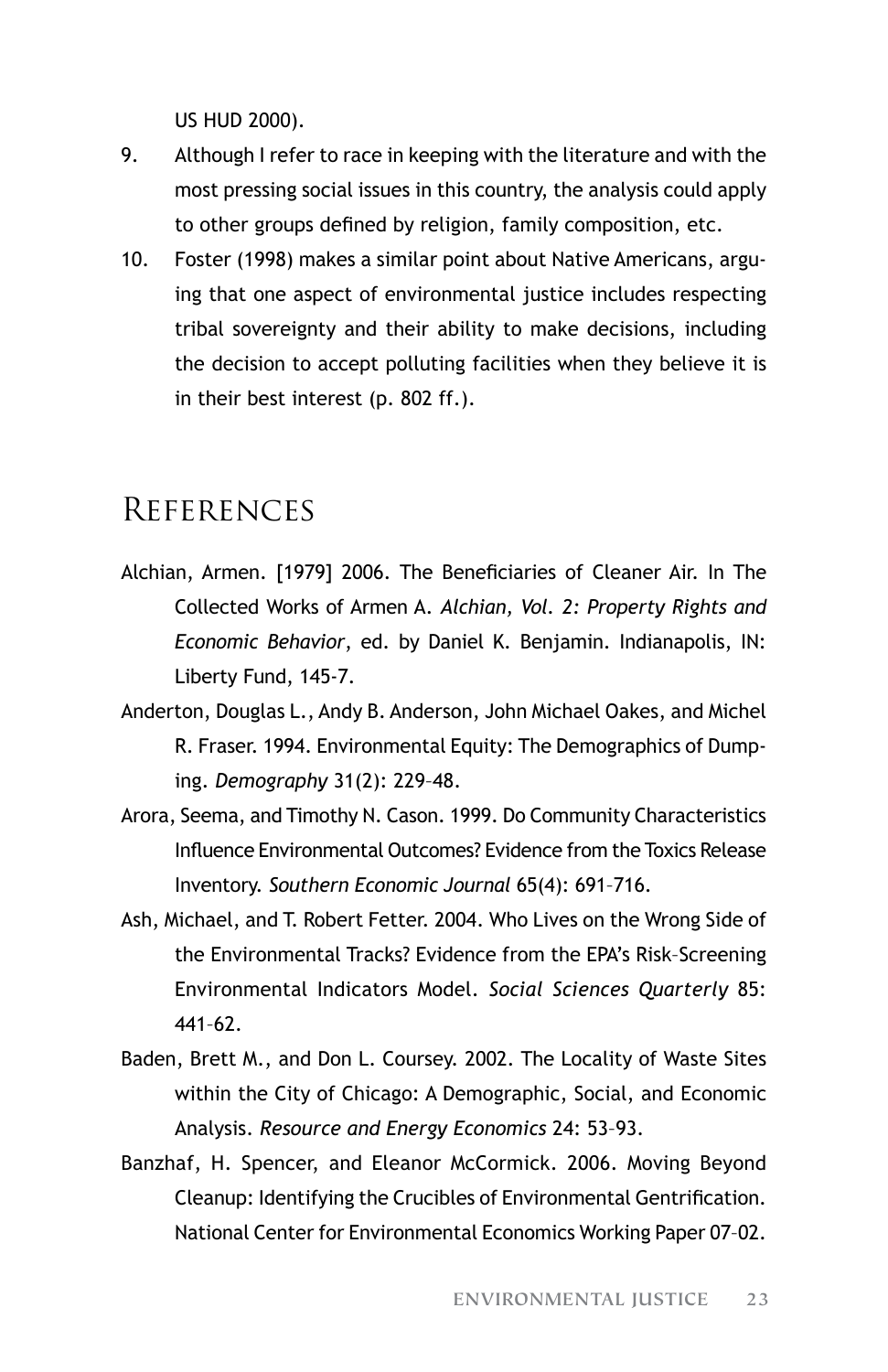Available at: http://yosemite.epa.gov/EE/epa/eed.nsf/ec2c5e0a aed27ec385256b330056025c/70f347d21336d9528525725d007abf19 /\$FILE/2007–02.pdf.

- Banzhaf, H. Spencer, Joshua Sidon, and Randall P. Walsh. 2007. Segregation and Tiebout Sorting: Investigating the Link. Paper presented at the 2008 Allied Social Science Association Meetings, January 4–6, New Orleans.
- Banzhaf, H. Spencer, and Randall P. Walsh. 2008. "Do People Vote with Their Feet? An Empirical Test of Tiebout's Mechanism. *American Economic Review* 98(3): 843–63.
- Bayer, Patrick, Nathaniel Keohane, and Christopher Timmins. 2006 Migration and Hedonic Valuation: The Case of Air Quality. Available at: http://www.econ.duke.edu/~pb29/bkt\_jpe\_submission.pdf.
- Been, Vicki. 1993. What's Fairness Got to Do with It? Environmental Justice and the Siting of Locally Undesirable Land uses. *Cornell Law Review* 78: 1001–85.
- ———. 1994. Locally Undesirable Land Uses in Minority Neighborhoods: Disproportionate Siting or Market Dynamics? *Yale Law Journal* 103: 1383–1422.
- ———. 1997. Coming to the Nuisance or Going to the Barrios? A Longitudinal Analysis of Environmental Justice Claims. With Francis Gupta. *Ecology Law Quarterly* 34: 3–56.
- Binder, Denis, Colin Crawford, Eileen Gauna, M. Casey Jarman, Alice Kaswan, Bradford C. Mank, Catherine A. O'Neill, Clifford Rechtschaffen, and Robert R.M. Verchick. 2001. A Survey of Federal Agency Responses to President Clinton's Executive Order 128898 on Environmental Justice. *Environmental Law Reporter* 31: 11133–50.
- Blais, Lynne E. 1996. Environmental Racism Reconsidered. *North Carolina Law Review* 75: 75–151.
- Boer, J. T., M. Pastor, Jr., J.L. Sadd, and L.D. Snyder. 1997. Is there Environmental Racism? The demographics of hazardous waste in Los Angeles County. *Social Science Quarterly* 78: 793–810.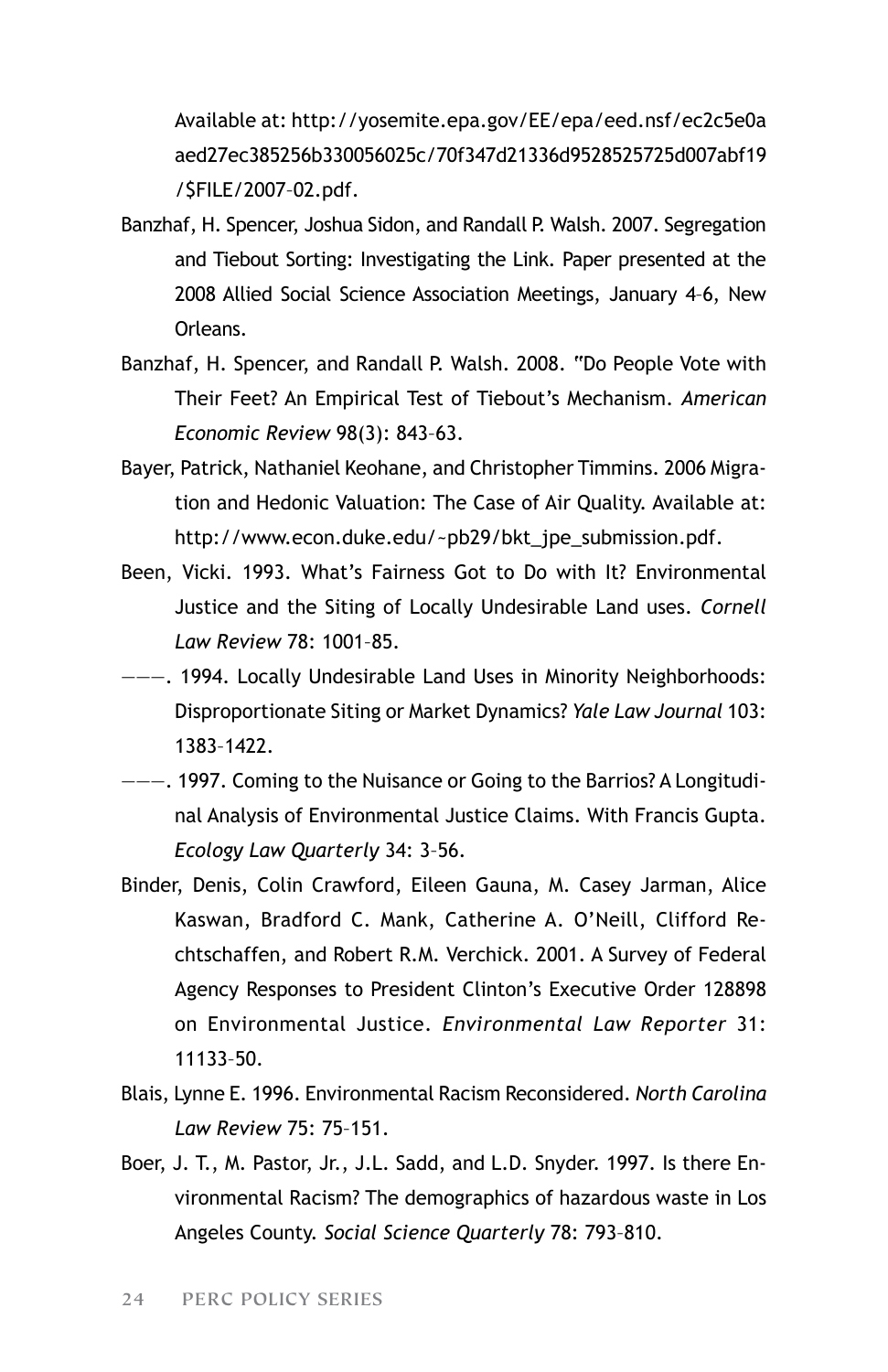- Bowen, William. 2002. An Analytical Review of Environmental Justice Research: What Do We really Know? *Environmental Management*  $29.3 - 15$
- Boyle, Melissa A., and Katherine A. Kiel. 2001. A Survey of House Price Hedonic Studies of the Impact of Environmental Externalities. *Journal of Real Estate Literature* 9(2): 117–44.
- Brooks, Nancy, and Rajiv Sethi. 1997. The Distribution of Pollution: Community Characteristics and Exposure to Air Toxics. *Journal of Environmental Economics and Management* 32: 233–250.
- Bullard, Robert D. 1990. *Dumping in Dixie: Race, Class, and Environmental Quality*. Boulder, CO: Westview Press.
- Cameron, Trudy Ann, and Ian McConnaha. 2006. Evidence of Environmental Migration. *Land Economics* 82: 273–290.
- Card, David, Alexandre Mas, and Jesse Rothstein. 2008. Tipping and the Dynamics of Segregation. *Quarterly Journal of Economics* 123(1):177-218.
- Coase, Ronald H. 1960. The Problem of Social Cost. *Journal of Law and Economics* 3: 1–44.
- Chay, Kenneth Y., and Michael Greenstone. 2005. Does Air Quality Matter? Evidence from the Housing Market. *Journal of Political Economy* 113: 376–424.
- Cutler, David M., Edward L. Glaeser, and Jacob L. Vigdor. 1999. The Rise and Decline of the American Ghetto. *Journal of Political Economy*  $107.455 - 506$
- Dale, Larry, James C. Murdoch, Mark A. Thayer, and Paul A. Waddell. 1999. Do Property Values Rebound from Environmental Stigmas? *Land Economics* 75: 311–26.
- Farber, Stephen. 1998. Undesirable Facilities and Property Values: A Summary of Empirical Studies. *Ecological Economics* 24: 1–14.
- Foster, Sheila. 1998. Justice from the Ground up: Distributive Inequities, Grassroots Resistance, and the Transformative Politics of the Environmental Justice Movement. *California Law Review* 86: 775–841.
- Goldman, Benjamin A., and Laura Fitton. 1994. *Toxic Wastes and Race*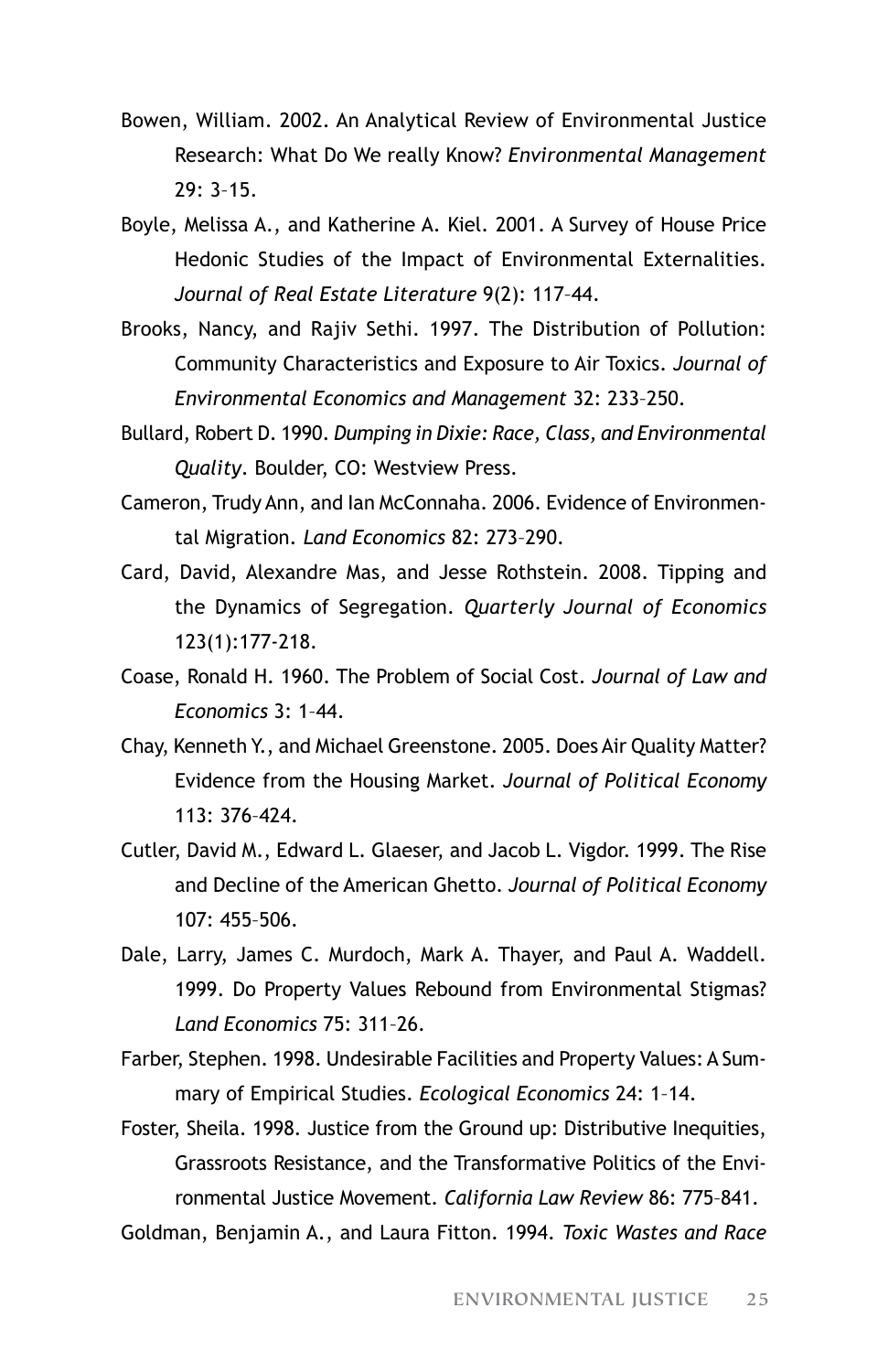*Revisited*. Washington, DC: Center for Policy Alternatives.

- Gramlich, Edward M., and Daniel L. Rubinfeld. 1982. Micro Estimates of Public Spending Demand Functions and Tests of the Tiebout and Median–Voter Hypotheses. *Journal of Political Economy* 90(3): 536–60.
- Graves, Philip E., and Donald M. Waldman. 1991. Multimarket Amenity Compensation and the Behavior of the Elderly. *American Economic Review* 81: 1374–81.
- Greenstone, Michael, and Justin Gallagher. 2008. Does Hazardous Waste Matter? Evidence from the Housing Market and the Superfund Program. FEEM (Fondazione Eni Enrico Mattei), Working Paper No. 149.05. Available at: http://papers.ssrn.com/sol3/papers. cfm?abstract\_id=840207
- Hamilton, James T. 1993. Politics and Social Costs: Estimating the Impact of Collective Action on Hazardoues Waste Facilities. *Rand Journal of Economics* 24: 101–125.
- ———. 1995. Testing for Environmental Racism: Prejudice, Profits, Political Power? *Journal of Policy Analysis and Management* 14: 107–32.
- Jenkins, Robin R., Kelly B. Maguire, and Cynthia L. Morgan. 2004. Host Community Compensation and Municipal Solid Waste Landfills. *Land Economics* 80: 513–28.
- Kahn, Matthew E. 2000. Smog Reduction's Impact on California County Growth. *Journal of Regional Science* 40: 565–582.
- Kiel, Katherine A., and Michael Williams. 2007. The Impact of Superfund Sites on Local Property Values: Are all Sites the same? *Journal of Urban Economics* 61: 170–92.
- Kolhase, Janet E. 1991. The Impact of Toxic Waste Sites on Housing Values. *Journal of Urban Economics* 30: 1–26.
- Lambert, Thomas, and Christopher Boerner. 1997. Environmental Inequity: Economic Causes, Economic Solutions. *Yale Journal on Regulation* 14: 195–234.
- Lazarus, Richard J. 2000. Environmental Racism! That's What it is. *University of Illinois Law Review* 2000: 255–74.
- McCluskey, Jill J., and Gordon Rausser. 2003b. Hazardous Waste Sites and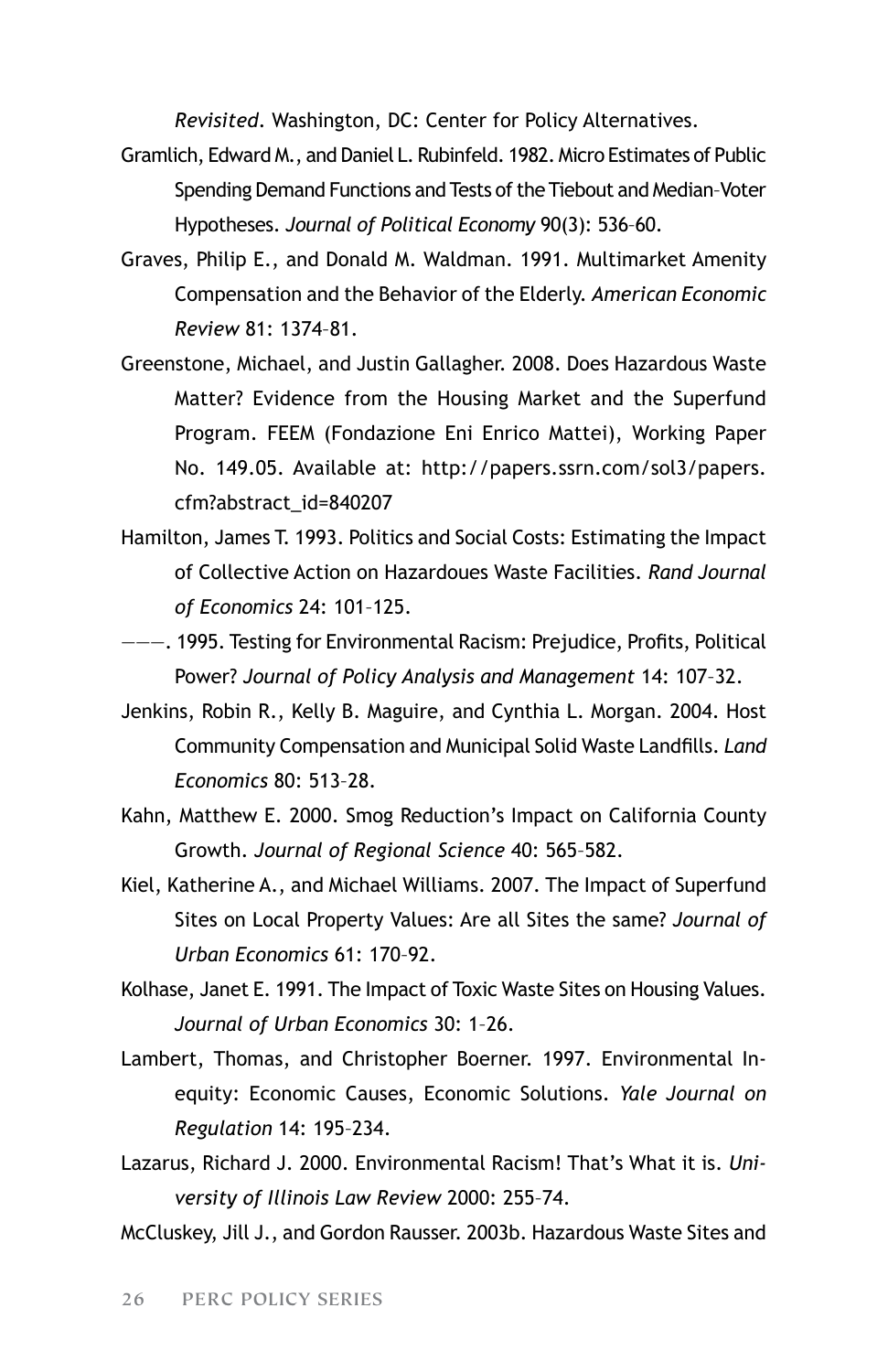Housing Appreciation Rates. *Journal of Environmental Economics and Management* 45:166–76.

- McMillen, Daniel P., and Paul Thorsnes. 2003. The Aroma of Tacoma: Time varying average derivatives and the effect of a superfund site on house prices. *Journal of Business & Economic Statistics*  21: 237–246.
- Messer, Kent D., William D. Schulze, Katherine F. Hackett, Trudy A. Cameron, and Gary H. McClelland. 2006. Can Stigma Explain Large Property Value Losses? The Psychology and Economics of Superfund. *Environment and Resource Economics* 33: 299–324.
- Morello–Frosch, Rachel, Manuel Pastor, and James Sadd. 2001. Environmental Justice and Southern California's 'Riskscape': The Distribution of Air Toxics Exposures and Health Risks Among Diverse Communities. *Urban Affairs Review* 36: 551–578.
- National Environmental Justice Advisory Council. 2006. Unintended Impacts of Redevelopment and Revitalization Efforts in Five Environmental Justice Communities. Final Report. Available at: http:// www.epa.gov/compliance/resources/publications/ej/nejac/ redev–revital–recomm–9–27–06.pdf.
- Pastor, Manuel, Jim Sadd, and John Hipp. 2001. Which Came First? Toxic Facilities, Minority Move–in, and environmental justice. *Journal of Urban Affairs* 23: 1–21.
- Pulido, Laura. 2000. "Rethinking Environmental Racism: White Privilege and Urban Development in Southern California. *Annals of the Association of American Geographers* 90: 12–40.
- Rinquist, Evan. 1997. Equity and Distribution of Environmental Risk: The Case of TRI Facilities. *Social Science Quarterly* 78: 811–829.
- ———. 2003. Environmental Justice: Normative Concerns, Empirical Evidence, and Government Action. In *Environmental Policy: New Directions for the Twenty–First Century pp. 239-63*, ed. by Norman J. Vig and Michael E. Kraft. Washington, DC: CQ Press.
- ———. 2005. Assessing Evidence of Environmental Inequities: A Meta–Analysis. *Journal of Policy Analysis and Management* 24(2): 223–247.